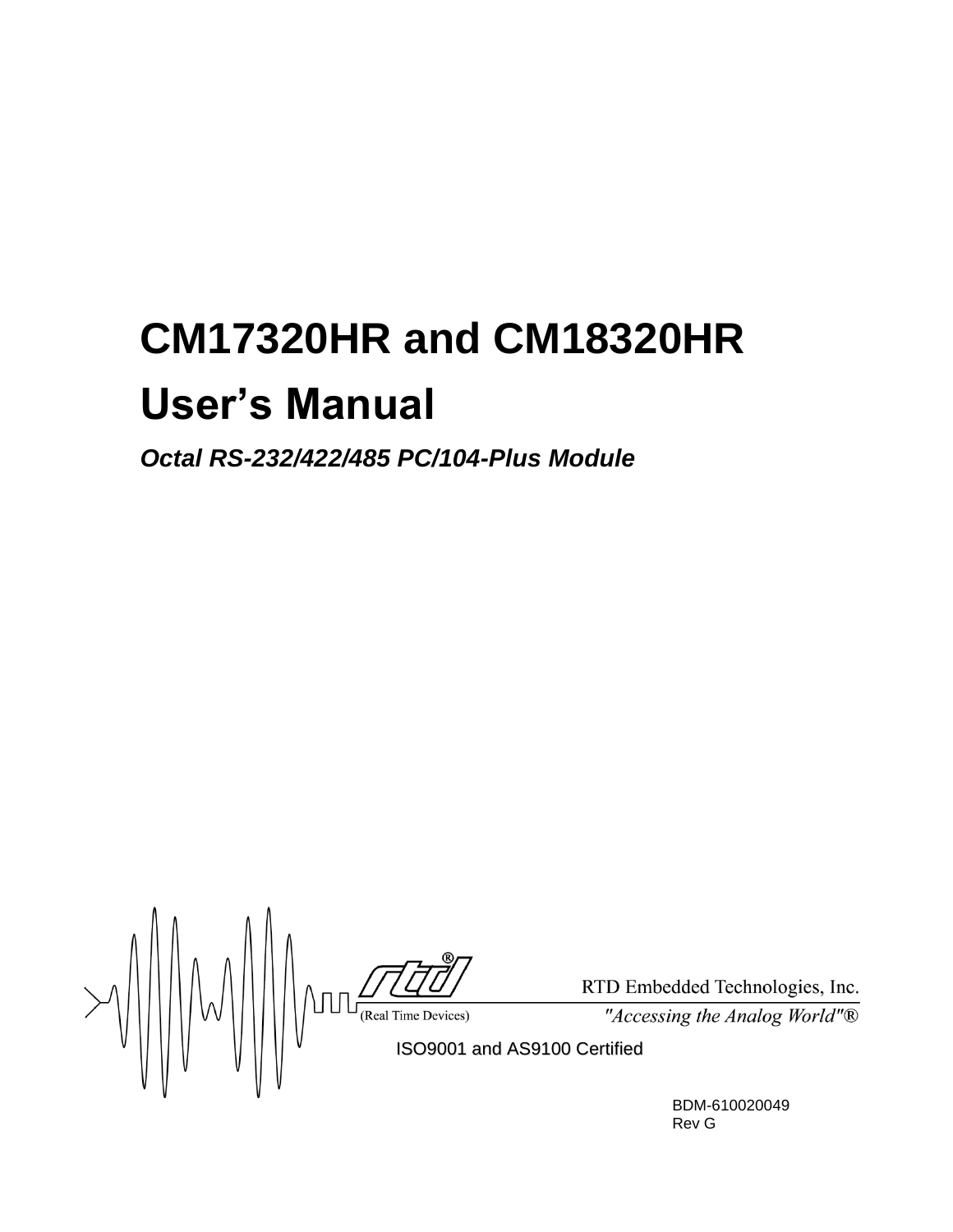# **CM17320HR and CM18320HR User's Manual**



**RTD EMBEDDED TECHNOLOGIES, INC.**  103 Innovation Blvd

State College, PA 16803-0906

Phone: +1-814-234-8087 FAX: +1-814-234-5218

E-mail [sales@rtd.com](mailto:sales@rtd.com) [techsupport@rtd.com](mailto:techsupport@rtd.com)

Web Site [http://www.rtd.com](http://www.rtd.com/)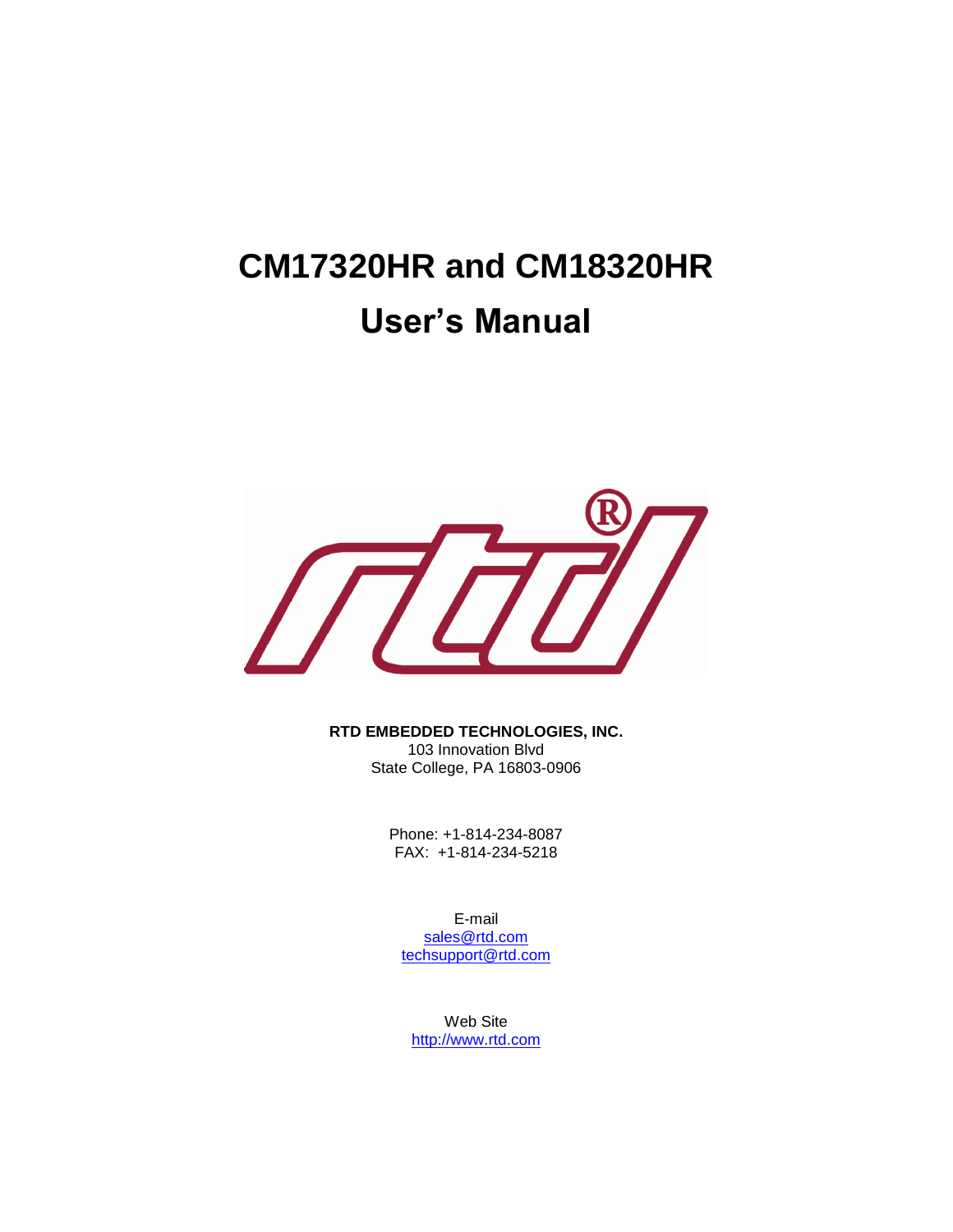#### **Manual Revision History**

| Rev A              | New manual                                                                                                                                                                                                                                                                                                                                                                                                                                                                                                                                                                                                                                                                                                                                          |
|--------------------|-----------------------------------------------------------------------------------------------------------------------------------------------------------------------------------------------------------------------------------------------------------------------------------------------------------------------------------------------------------------------------------------------------------------------------------------------------------------------------------------------------------------------------------------------------------------------------------------------------------------------------------------------------------------------------------------------------------------------------------------------------|
| Rev B              | <b>Added User Oscillator</b>                                                                                                                                                                                                                                                                                                                                                                                                                                                                                                                                                                                                                                                                                                                        |
| Rev C (01/31/2008) | Added a section about supported baud rates.<br>Added a diagram of the User Oscillator.<br>Added information about COM port numbering in Windows.<br>Added section on COM port enumeration for application developers.                                                                                                                                                                                                                                                                                                                                                                                                                                                                                                                               |
| Rev D (08/13/2008) | - Added the IDAN-CM17320 Dimensions and Pinout section, which<br>replaces the (previously separate) IDAN Manual, IDM-650020032.<br>- Corrected the IDAN connector pinout, which was listed incorrectly<br>in IDM-650020032 rev A.<br>- Added information about RTD pre-installed User Oscillators<br>- Expanded the board block diagram to clarify the oscillator operation<br>- Renamed the jumper designations for the signal conditioning jumpers.<br>They now use the designations printed on the board silk, rather than the<br>JPxx designation from the schematic.<br>- Improved the Connector and Jumper Locations diagram.<br>- Changed the name of the RS-422/485 Transmitter control section to<br>more accurately indicate its purpose. |
| Rev E (8/17/2009)  | - Added spec for External clock input<br>- Added second mode jumper to get RS-422 with drivers always enabled<br>and RS-485 with inverted RTS driver enable modes in addition to RS-<br>232 and RS-422/485 (now just RS-485 mode) with RTS driver enable<br>modes                                                                                                                                                                                                                                                                                                                                                                                                                                                                                   |
| Rev F (7/17/2010)  | - Added CM18320                                                                                                                                                                                                                                                                                                                                                                                                                                                                                                                                                                                                                                                                                                                                     |
| Rev G (5/10/2015)  | - IDAN connector part numbers updated                                                                                                                                                                                                                                                                                                                                                                                                                                                                                                                                                                                                                                                                                                               |

#### **Published by:**

RTD Embedded Technologies, Inc. 103 Innovation Boulevard State College, PA 16803

Copyright 2010 by RTD Embedded Technologies, Inc. All rights reserved

The RTD Embedded Technologies Logo is a registered trademark of RTD Embedded Technologies. dspModule, cpuModule, and utilityModule are trademarks of RTD Embedded Technologies. PC/104, PC/104-*Plus*, and PCI-104 are registered trademarks of the PC/104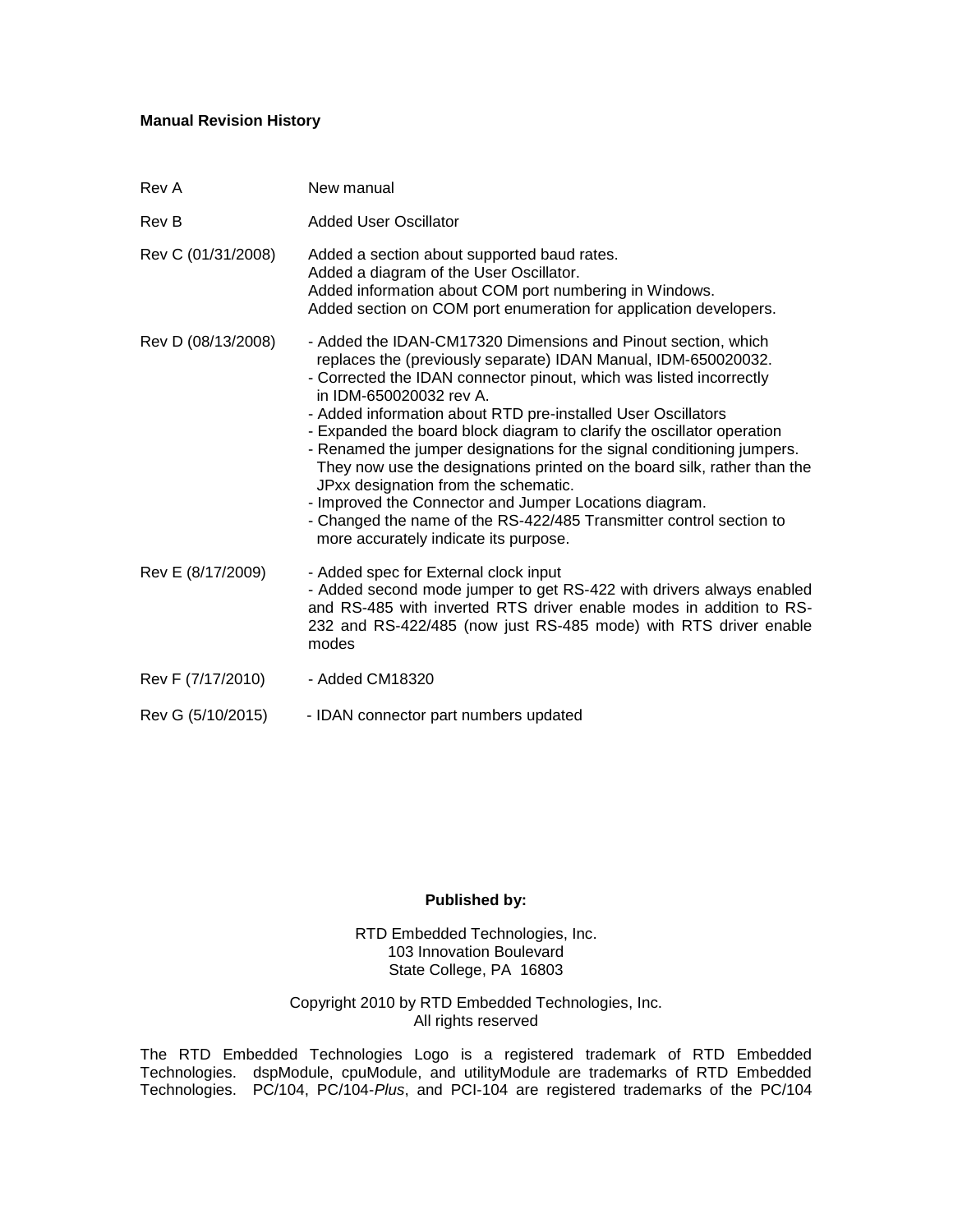Consortium. All other trademarks appearing in this document are the property of their respective owners.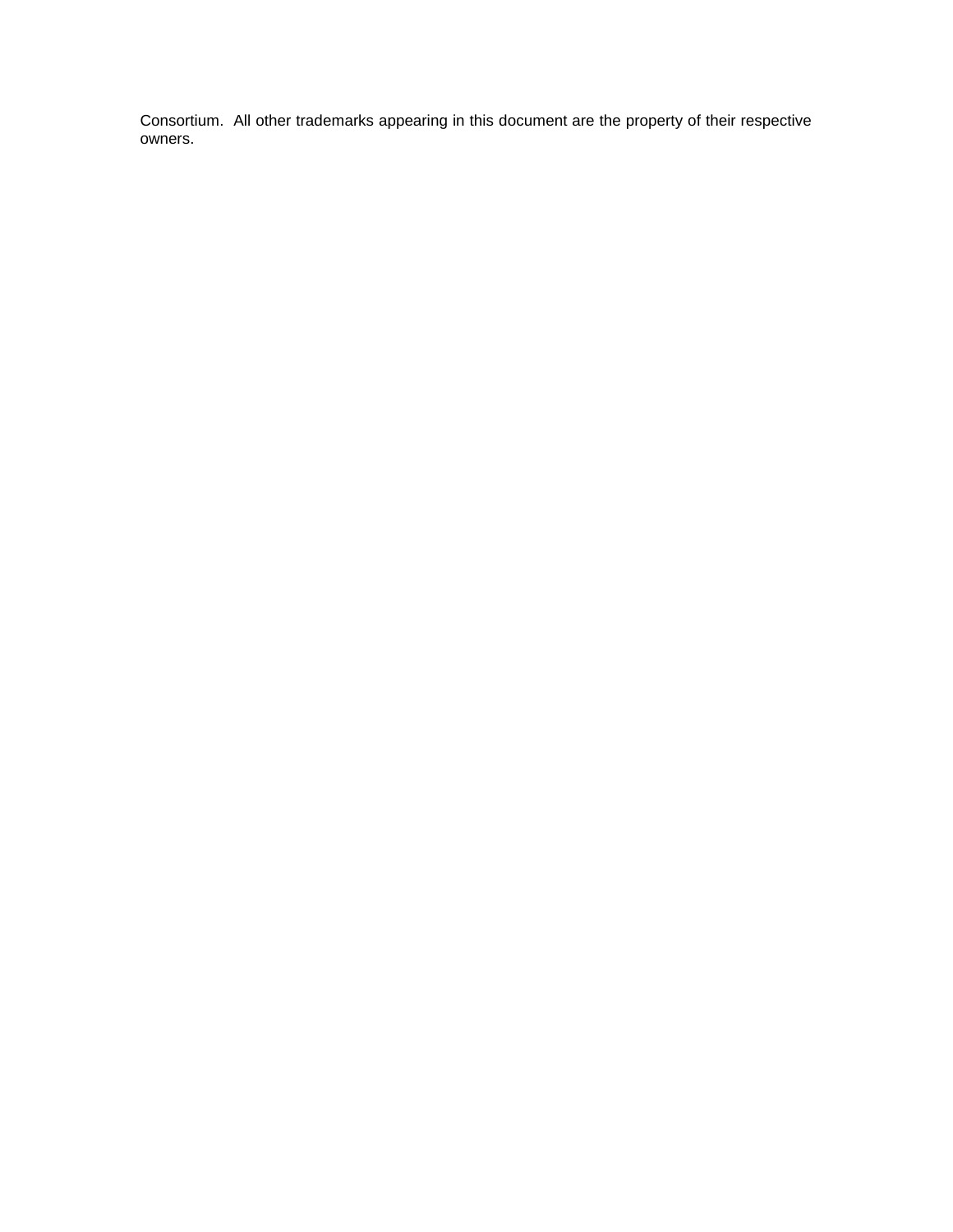# **Table of Contents**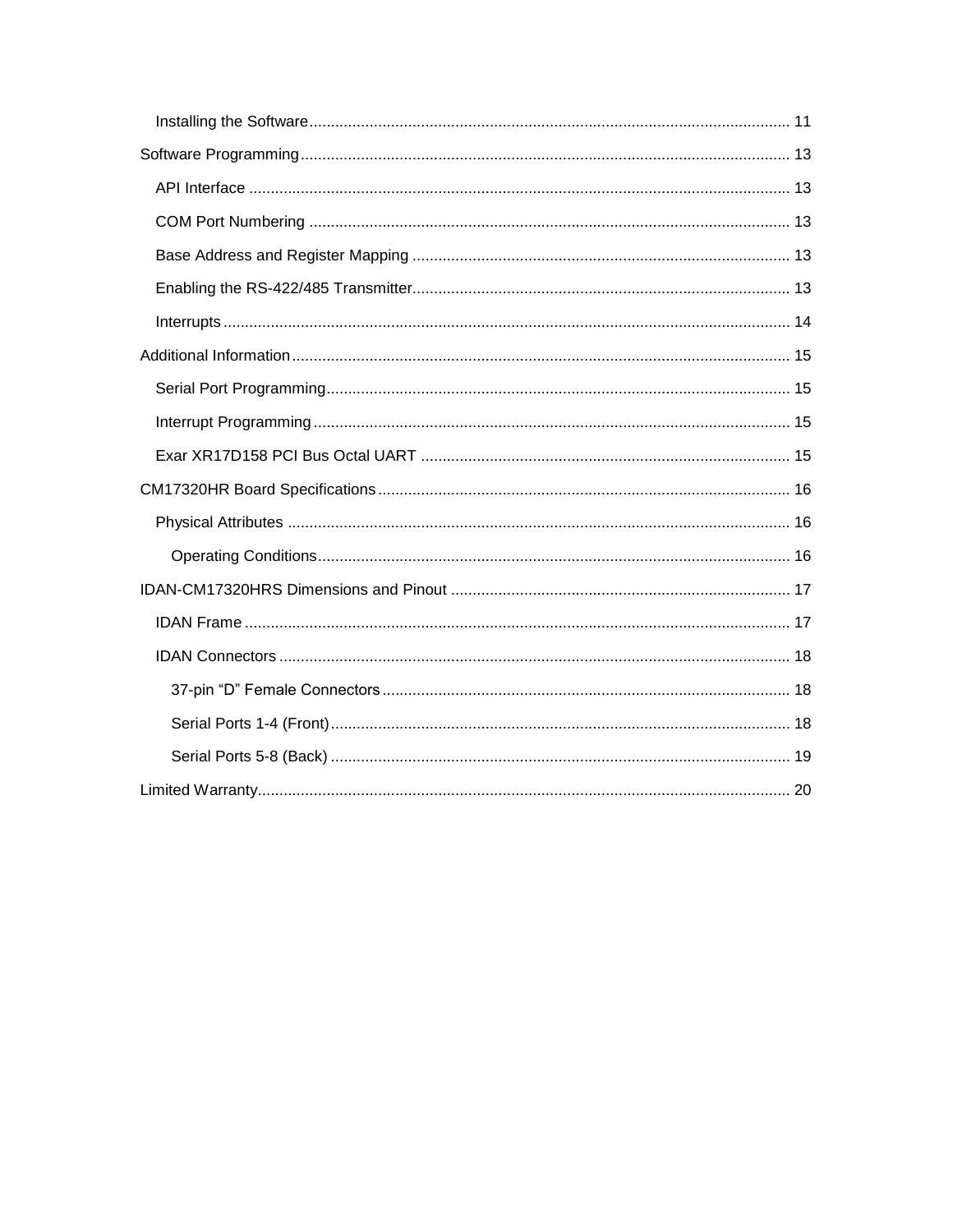# <span id="page-6-0"></span>**Introduction**

#### <span id="page-6-1"></span>*Product Overview*

The CM17320HR is designed to provide eight independent PCI serial ports with RS-232, RS-422, or RS-485 interfaces for PC/104-*Plus* based systems.

#### <span id="page-6-2"></span>*Board Features*

- o Eight versatile serial port interfaces
	- Jumper-selectable RS-232, RS-422 drivers always enabled, RS-485 with RTS driver enable and RS-485 with inverted RTS driver enable operation
	- Supports all standard RS-232 serial port signals (RTS, CTS, etc).
	- Functionally compatible with standard PC 16C550 UARTs
- o Exar XR17D158 Octal PCI UART
	- 32-bit PCI target
	- 16C550 compatible 5G register set
	- 64 byte transmit and receive FIFOs
	- Programmable date rate with prescaler
	- <sup>1</sup> 14.7456 MHz crystal
		- Standard PC serial port baud rates supported
		- $U$ p to 921,600 baud RS-422/485 (prescaler = 1)
		- Up to 230,400 baud RS-232 (prescaler =  $4$ )
- o User oscillator option
	- Enables support for non-standard baud rates up to 6.25 Mbps
	- +3.3 V or 5 V Oscillators, 50 MHz max
	- 8-pin DIP package (4 pins used)
	- Board may be ordered with a custom oscillator preinstalled.
- o PC/104-*Plus* compliant
	- Universal (3.3V or 5.0V) PCI signaling

#### <span id="page-6-3"></span>*I/O Interfaces*

- o Eight 10-pin DIL serial port connectors
	- 0.1" Pin Spacing
	- Can be cabled directly to a 9-pin "D" connector
- o PC/104*-Plus* (PCI) stack-through bus connector
- o PC/104 (ISA) stack-through bus connector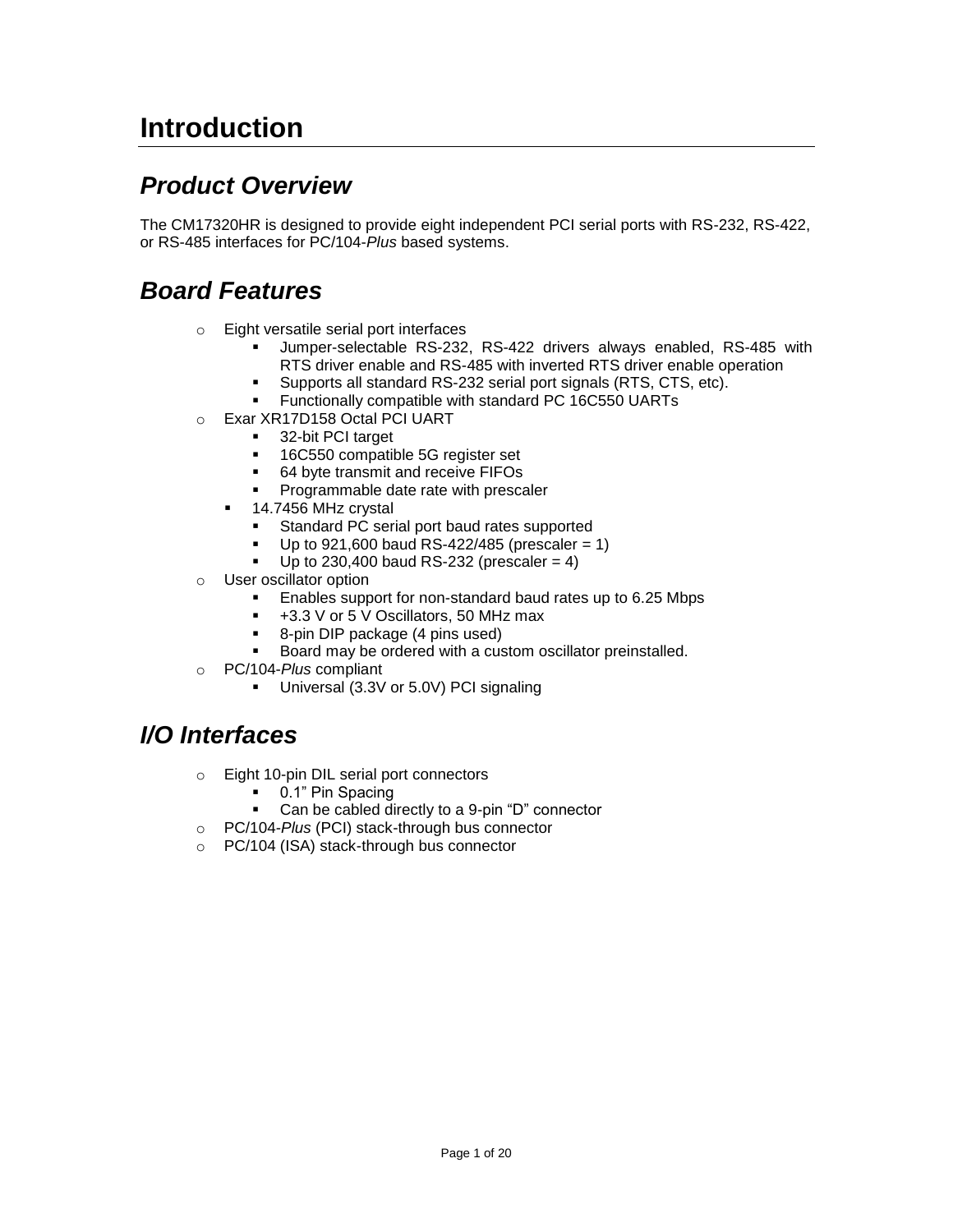### <span id="page-7-0"></span>*Available Options*

The CM17320HR may be purchased as either a board-level product, or as an IDAN module for integration into an RTD IDAN system. Cable kits are also available. Throughout this manual, all versions are referred to as the CM17320.

| <b>Part Number</b>         | <b>Description</b>                                                                                          |  |
|----------------------------|-------------------------------------------------------------------------------------------------------------|--|
| <b>CM17320HR</b>           | PC/104-Plus Octal Serial Port Peripheral Module                                                             |  |
| <b>CM18320HR</b>           | PCI-104 Octal Serial Port Peripheral Module                                                                 |  |
| CM17320HR-xxx.xxxMHz       | CM17320HR with pre-installed oscillator for custom<br>baud rates (xxx.xxx specifies the frequency)          |  |
| XK-CM30                    | <b>Quad Serial Port Cable Kit</b><br>(To connect all 8 ports, purchase two XK-CM30s)                        |  |
| IDAN-CM17320HRS            | CM17320HR mounted in an IDAN frame<br>May also specify a custom oscillator frequency.                       |  |
| IDAN-CM17320HRS/xxx.xxxMHz | IDAN-CM17320HRS with pre-installed oscillator<br>for custom baud rates (xxx.xxx specifies the<br>frequency) |  |
| <b>IDAN-XKCM33</b>         | IDAN Multi Serial Port Cable (4 ports)<br>(To connect all 8 ports, purchase two IDAN-XKCM33s)               |  |

In addition to the above ordering options, RTD can also provide the CM17320HR with various customizations (e.g. conformal coating, custom connectors, soldered jumpers, etc). Contact RTD's sales department [\(sales@rtd.com\)](mailto:sales@rtd.com) for more information.

### <span id="page-7-1"></span>*Getting Technical Support*

If you are having problems with your system, please try the following troubleshooting steps:

- **Simplify the System** Remove modules one at a time from your system to see if there is a specific module that is causing a problem.
- **Swap Components** Try replacing parts in the system one-at-a-time with similar parts to determine if a part is faulty or if a type of part is configured incorrectly.

If problems persist, or you have questions about configuring this product, obtain the PCI BIOS listing information of the CM17320HR and other modules in the system. After you have this information, contact RTD Embedded Technologies via the following methods:

Phone: +1-814-234-8087

E-Mail: [techsupport@rtd.com](mailto:techsupport@rtd.com)

Be sure to check the RTD web site [\(http://www.rtd.com\)](http://www.rtd.com/) frequently for product updates, including newer versions of the board manual and application software.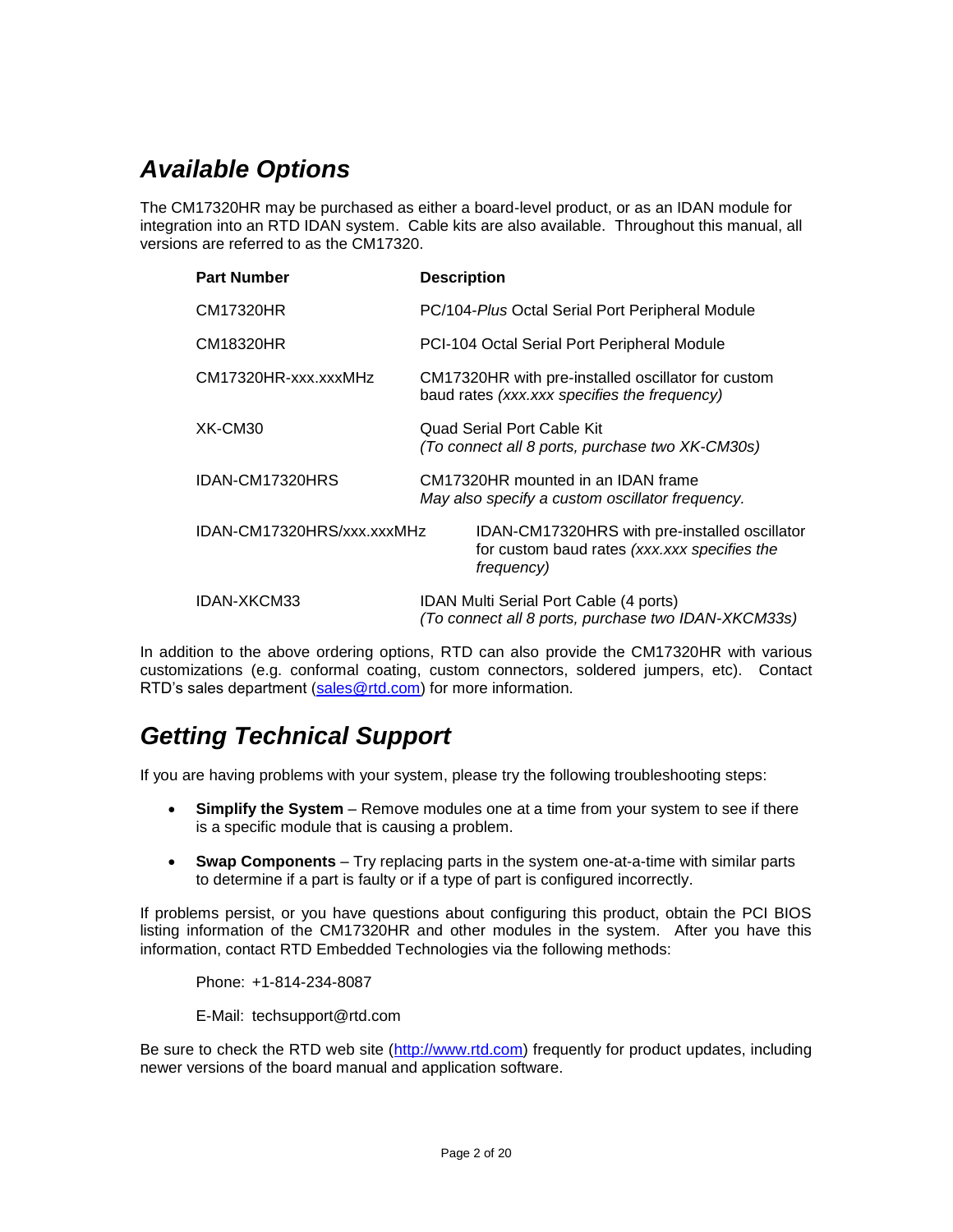# <span id="page-8-0"></span>**Hardware Description**

### <span id="page-8-1"></span>*Block Diagram*



**Figure 1 CM17320 Block Diagram**

## <span id="page-8-2"></span>*Supported Baud Rates*

When using the standard 14.7456 MHz oscillator, the CM17320HR supports the standard baud rates of PC serial port (e.g. 2400, 9600, 19.2k, etc). The CM17320HR can also support nonstandard baud rates via a User Oscillator.

The baud rate of a serial port is set by dividing the input clock (typically 14.7546MHz). For the Exar XR17D158, there are two dividers to specify. First is the Prescaler (MCR Bit 7), divides the input clock by either 1 or 4. Second is the Baud Rate Generator, which further divides the frequency further to achieve the desired baud rate. The Baud Rate Generator can be set to a value between 1 and  $(2^{16}-1)$ .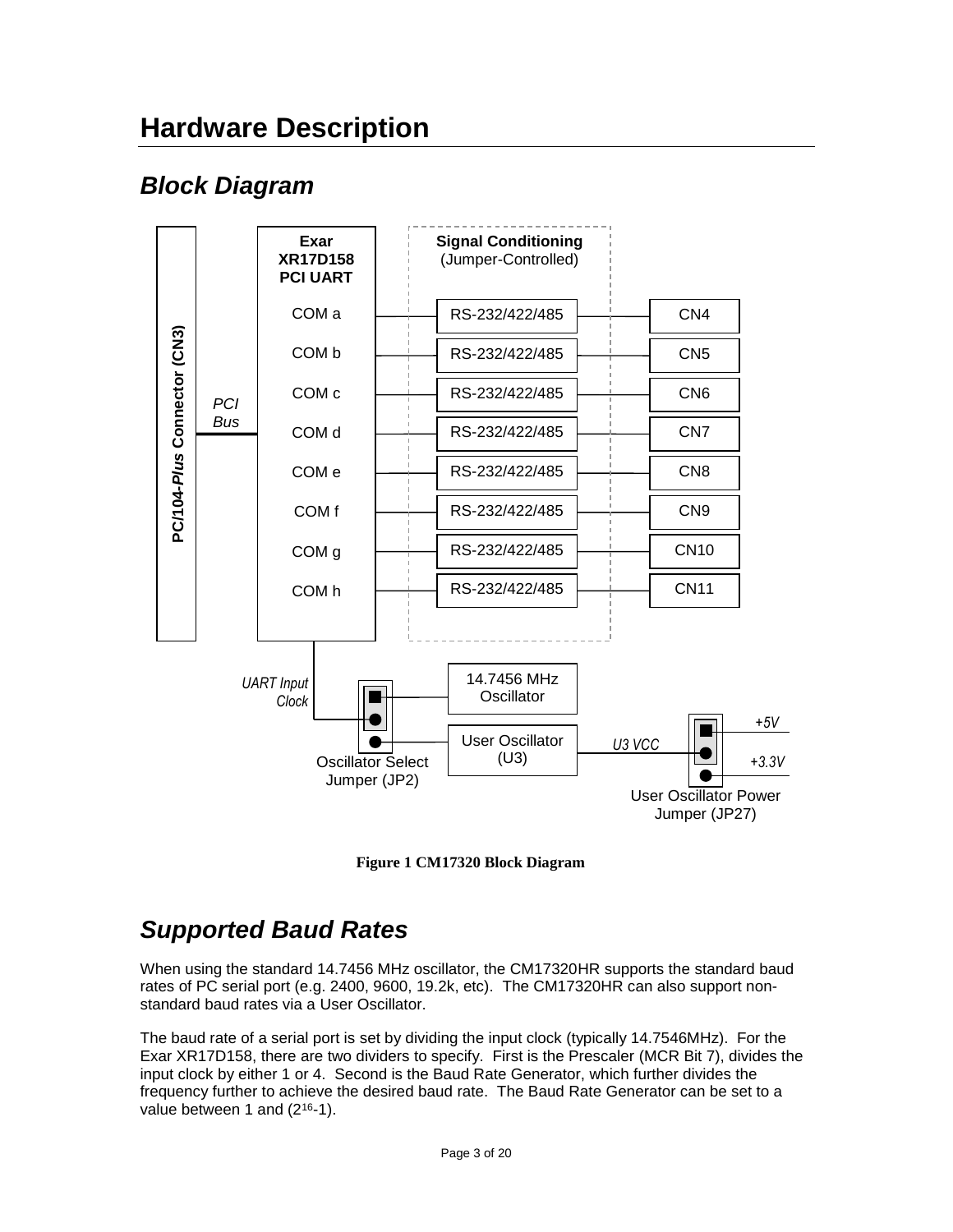#### **Note:** For more information on programming the Prescaler and Baud Rate Generator, consult the XR17D158 datasheet.

The Baud Rate Generator divisor can be calculated by one of the following equations depending on sampling of receiver of 8 or 16:

Divisor = (INPUT\_CLOCK / PRESCALER) / (DESIRED\_BAUD\_RATE x 16)

or

Divisor = (INPUT\_CLOCK / PRESCALER) / (DESIRED\_BAUD\_RATE x 8)

For example, if one wants to use a baud rate of 115.2K, Prescale divisor of 4, and receiver sampling of 16, the Baud Rate Generator divisor would be:

 $(14745600 / 4) / (115200 \times 16) = 2$ 

If the desired baud rate can not be expressed as a whole number divisor, it may be necessary to use a different input clock. This can be done with a User Oscillator. A user-specified oscillator can be installed in U3. The max frequency for the user oscillator is 50 MHz and the max baud rate for the chip is 6.25 Mbps. Alternatively, RTD can preinstall several common oscillator frequencies.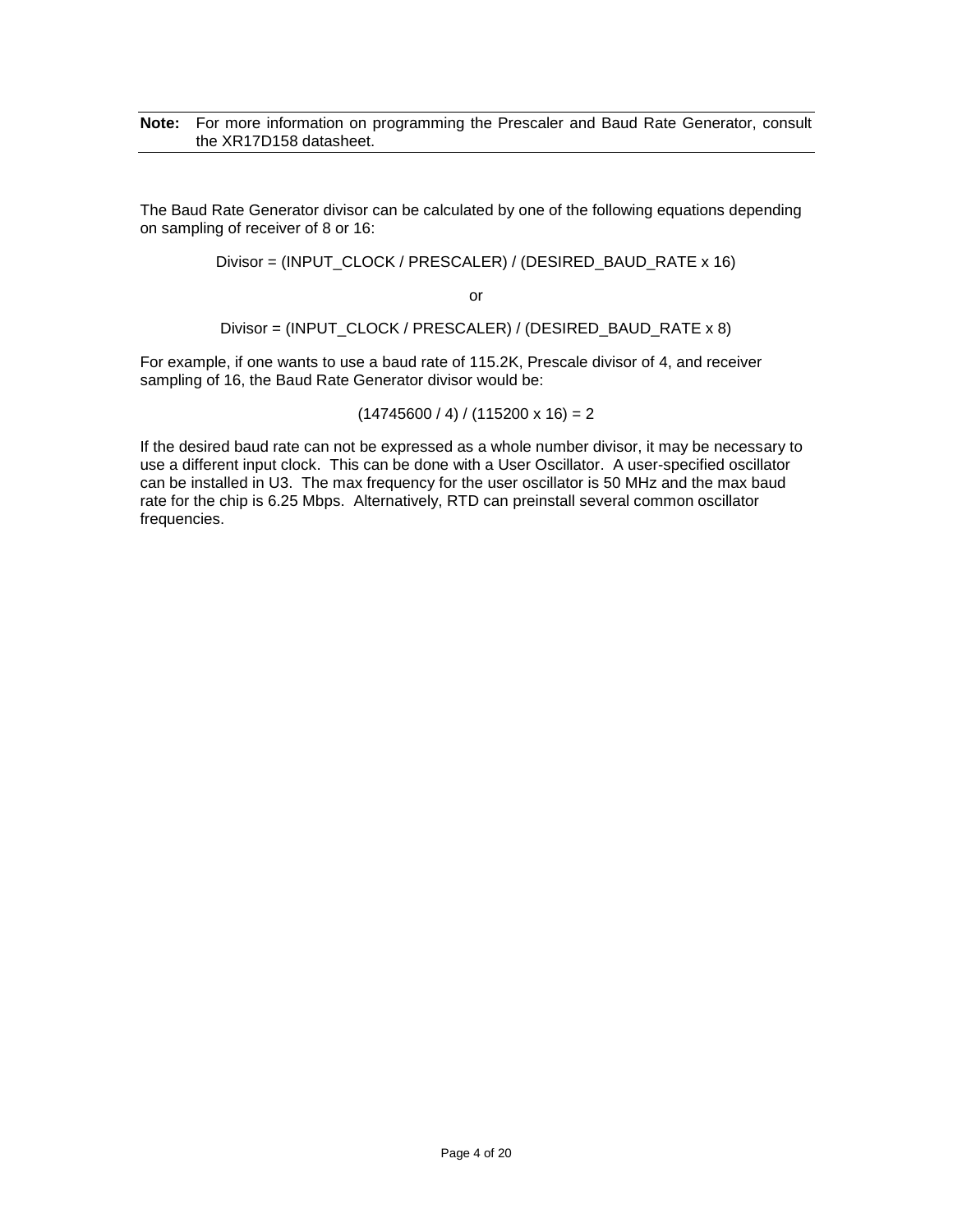# <span id="page-10-0"></span>**Board Connections**

#### <span id="page-10-1"></span>*Connector and Jumper Locations*

The following diagram shows the location of all connectors and jumpers on the CM17320HR. Future revisions of the CM17320HR may have cosmetic differences. For a description of each jumper and connector, refer to the following sections.



**Figure 2 – CM17320 Connector and jumper locations**

### <span id="page-10-2"></span>*User Oscillator, U3*

The board has a position for a half size, 8-pin DIP, user oscillator. This device can be either a 5 volt or 3.3 volt oscillator and is configured with jumper JP27. Jumper JP2 selects either the 14.7456 MHz oscillator or the user oscillator. All serial ports use the same oscillator. U3 pin 1 is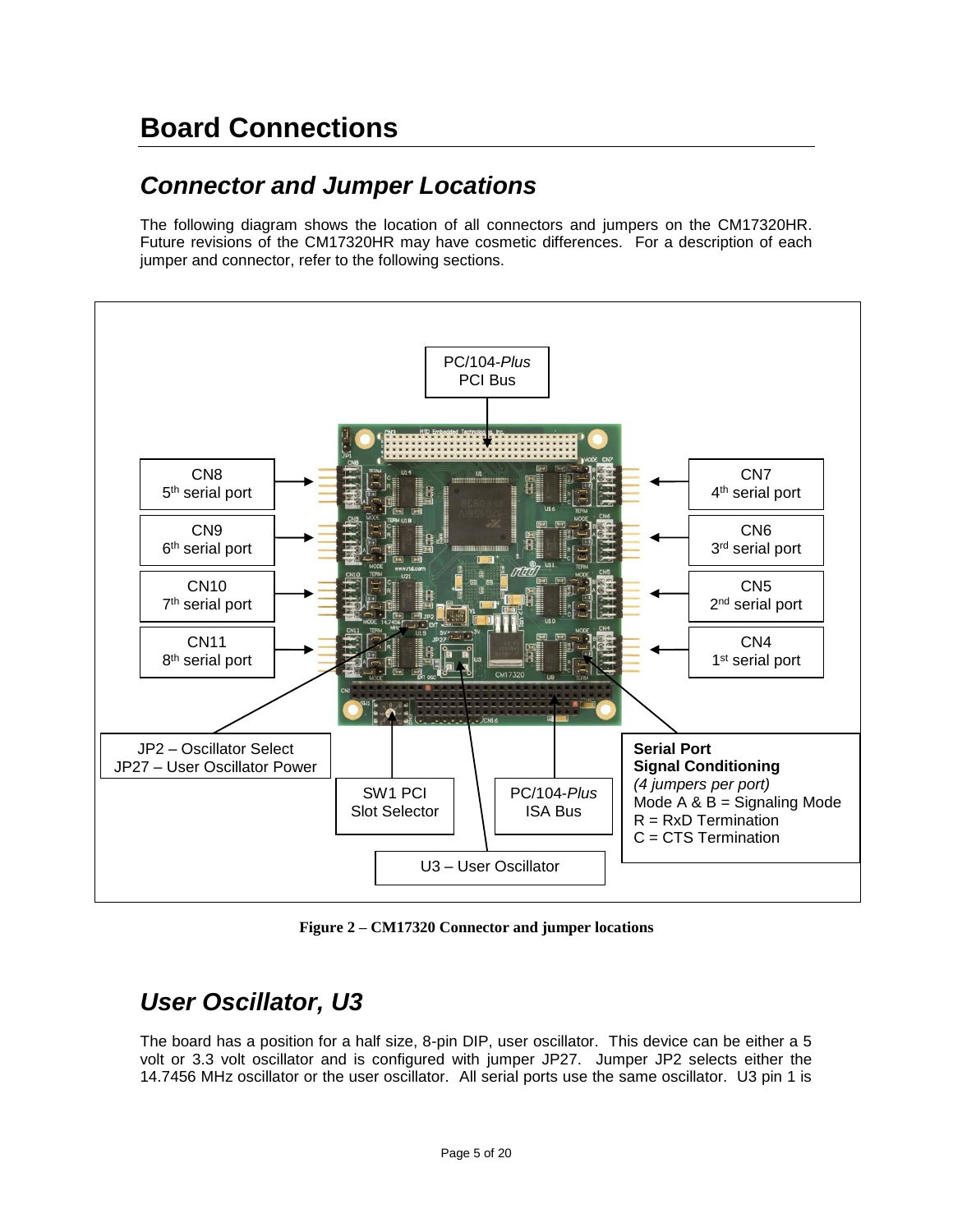pulled high with a 10K ohm resistor to enable tri-state oscillators. The max frequency is 50MHz which will  $\sim$  result in a max baud rate of  $\vert$  6.25Mbps. Pin 1 OE Pin 4 VCC (Set by JP27) Pin 2 GND Pin 3 CLOCK **User Oscillator U3 Pinout**

#### <span id="page-11-0"></span>*Serial Port Connectors, CN4-CN11*

The following sections describe the external I/O connections of the CM17320HR board. For information on the I/O connections for the IDAN version, refer to the IDAN-CM17320HRS section later in this manual.

#### <span id="page-11-1"></span>**First serial port, CN4**

The first serial port is implemented on connector CN4. It can be configured as a PC compatible full duplex RS-232 port, full duplex RS-422 with drivers always enabled, RS-485 with RTS driver enable, or RS-485 with inverted RTS driver enable by the "Mode A and B" jumpers. See [Table 5](#page-14-0) – [Jumper Settings](#page-14-0) for details.

#### <span id="page-11-2"></span>**RS-232 Serial Port Mode (Default)**

The full-duplex RS-232 mode is the default setting on the utilityModule. With this mode enabled, connector CN4 must be connected to RS-232 compatible devices. The following table gives the connector pinout and shows how to connect to an external serial connector, either DB25 or DB9.

| <b>CN4 Pin</b> | <b>Signal</b> | <b>Function</b>      | In/out | <b>DB25</b>   | DB <sub>9</sub> |
|----------------|---------------|----------------------|--------|---------------|-----------------|
| 1              | <b>DCD</b>    | Data Carrier Detect  | In.    | 8             |                 |
| 2              | <b>DSR</b>    | Data Set Ready       | In.    | 6             | 6               |
| 3              | <b>RXD</b>    | Receive Data         | In.    | 3             | 2               |
| 4              | <b>RTS</b>    | Request To Send      | Out    | 4             | 7               |
| 5              | <b>TXD</b>    | <b>Transmit Data</b> | Out    | $\mathcal{P}$ | 3               |
| 6              | <b>CTS</b>    | Clear To Send        | In.    | 5             | 8               |
| 7              | <b>DTR</b>    | Data Terminal Ready  | Out    | 20            | 4               |

**Table 1 Connector CN4 in RS-232 Mode (I)**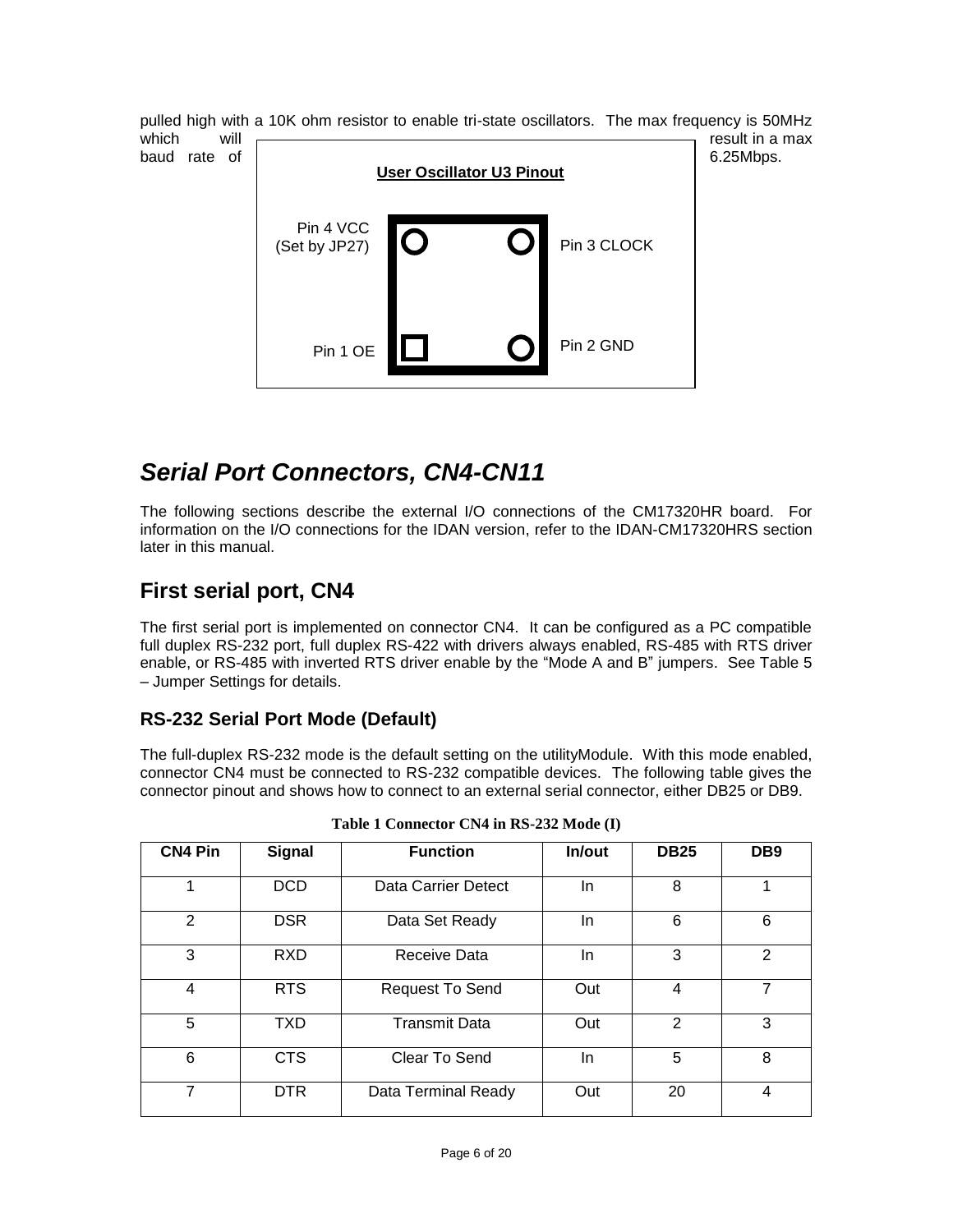|      | D<br>πı | Ring Indicate |       | ົ<br>∠∠ |  |
|------|---------|---------------|-------|---------|--|
| 9,10 | GND     | Signal Ground | $- -$ |         |  |

Facing the connector pins, the pinout is pictured in the following,

#### **Table 2 Connector CN4 in RS-232 Mode (II)**

| У          |            |            |            |            |
|------------|------------|------------|------------|------------|
| <b>GND</b> | <b>DTR</b> | <b>TXD</b> | <b>RXD</b> | <b>DCD</b> |
| <b>GND</b> | RI         | <b>CTS</b> | <b>RTS</b> | <b>DSR</b> |
| 10         |            |            |            |            |

#### <span id="page-12-0"></span>**RS-422, RS-485 RTS, RS-485 Inverted RTS Serial Port Modes**

When using RS-422 or RS-485 mode, you can use the port in either half-duplex (two-wire) or fullduplex (four-wire) configurations. For half-duplex (2-wire) operation, you must connect RXD+ to TDX+ and connect RXD- to TXD-.

The following table gives the pinout of connector CN4 when RS-422 or RS-485 modes are enabled.

| CN3 Pin        | Signal     | <b>Function</b>            | In/out | DB <sub>9</sub> |
|----------------|------------|----------------------------|--------|-----------------|
| 1              | RTS-       | Request to send (-)        | Out    | 1               |
| $\overline{2}$ | RTS+       | Request to send (+)        | Out    | 6               |
| 3              | RXD-       | Receive Data (-)           | In.    | $\overline{2}$  |
| 4              | TXD+       | Transmit Data (+)          | Out    | $\overline{7}$  |
| 5              | TXD-       | Transmit Data(-)<br>Out    |        | 3               |
| 6              | RXD+       | In.<br>Receive Data (+)    |        | 8               |
| $\overline{7}$ | CTS-       | In.<br>Clear to send (-)   |        | 4               |
| 8              | CTS+       | Clear to send $(+)$<br>In. |        | 9               |
| 9,10           | <b>GND</b> | Signal Ground              |        | 5               |

#### **Table 3 Connector CN4 in RS-422/485 Mode (I)**

**Note:** 120-ohm termination resistors for the RxD and CTS signals are provided on the utilityModule. Termination is usually necessary on all RS-422 receivers and at the ends of the RS-485 bus. If the termination resistor is required, it can be enabled by closing jumpers labeled "R" and "C" for the corresponding port. For more information, refer to the Jumper Settings table later in this chapter.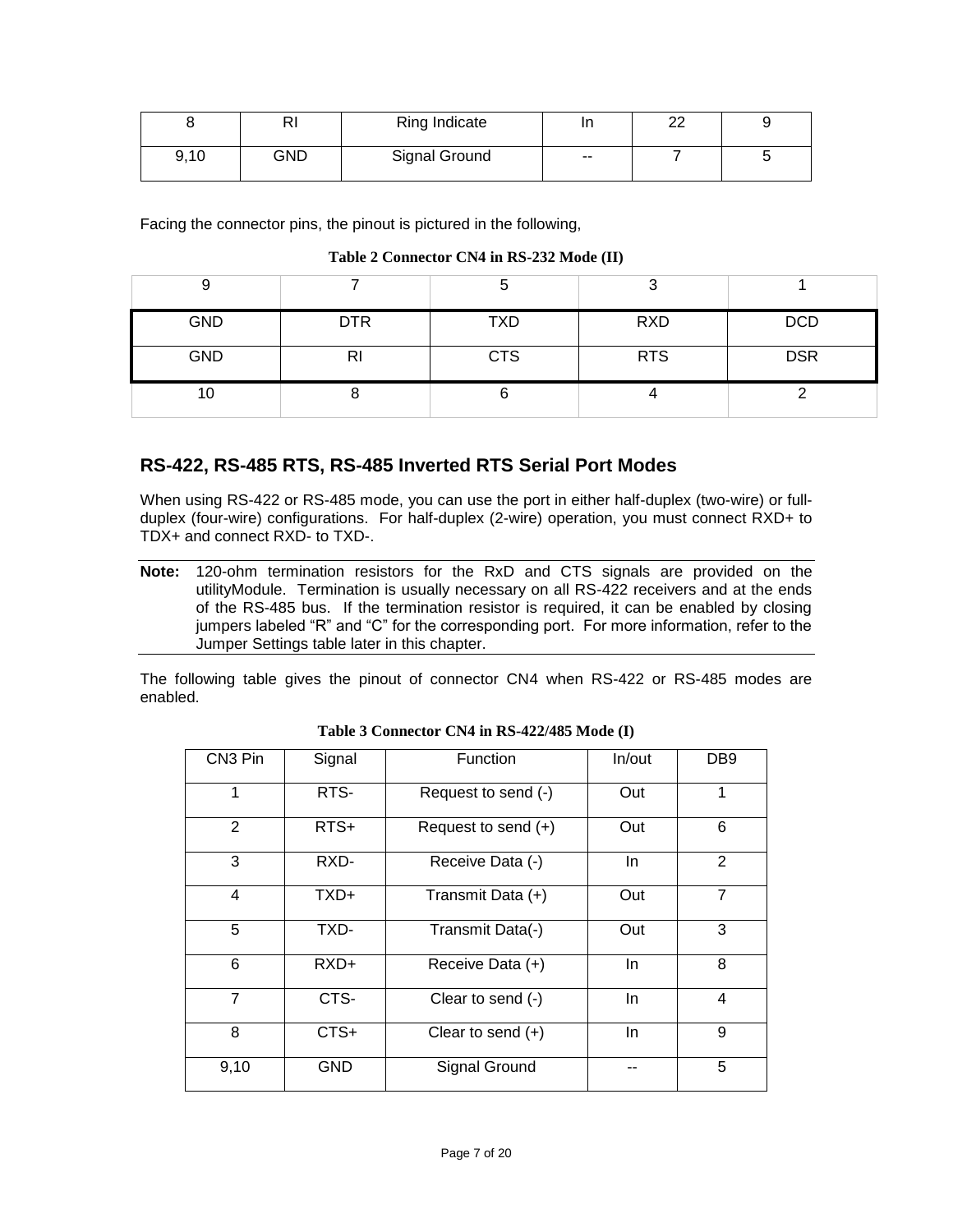Facing the connector pins, the pinout is pictured in the following table.

| <b>GND</b> | CTS- | TXD-   | RXD- | RTS- |
|------------|------|--------|------|------|
| <b>GND</b> | CTS+ | $RXD+$ | TXD+ | RTS+ |
| 10         |      |        |      |      |

**Table 4 Connector CN4 in RS-422/485 Mode (II)**

#### <span id="page-13-0"></span>**Second serial port, CN5**

Please refer to the previous section on the first COM port, CN4 for the description.

#### <span id="page-13-1"></span>**Third serial port, CN6**

Please refer to the previous section on the first COM port, CN4 for the description.

#### <span id="page-13-2"></span>**Fourth serial port, CN7**

Please refer to the previous section on the first COM port, CN4 for the description.

#### <span id="page-13-3"></span>**Fifth serial port, CN8**

Please refer to the previous section on the first COM port, CN4 for the description.

#### <span id="page-13-4"></span>**Sixth serial port, CN9**

Please refer to the previous section on the first COM port, CN4 for the description.

#### <span id="page-13-5"></span>**Seventh serial port, CN10**

Please refer to the previous section on the first COM port, CN4 for the description.

#### <span id="page-13-6"></span>**Eighth serial port, CN11**

Please refer to the previous section on the first COM port, CN4 for the description.

# <span id="page-13-7"></span>*Jumper Settings*

The following sections describe the jumper configuration options available on the CM17320HR. For a reference that shows the location of each set of jumpers, refer to the diagram of the CM17320HR at the beginning of this chapter. The default factory jumper settings are listed in the following table: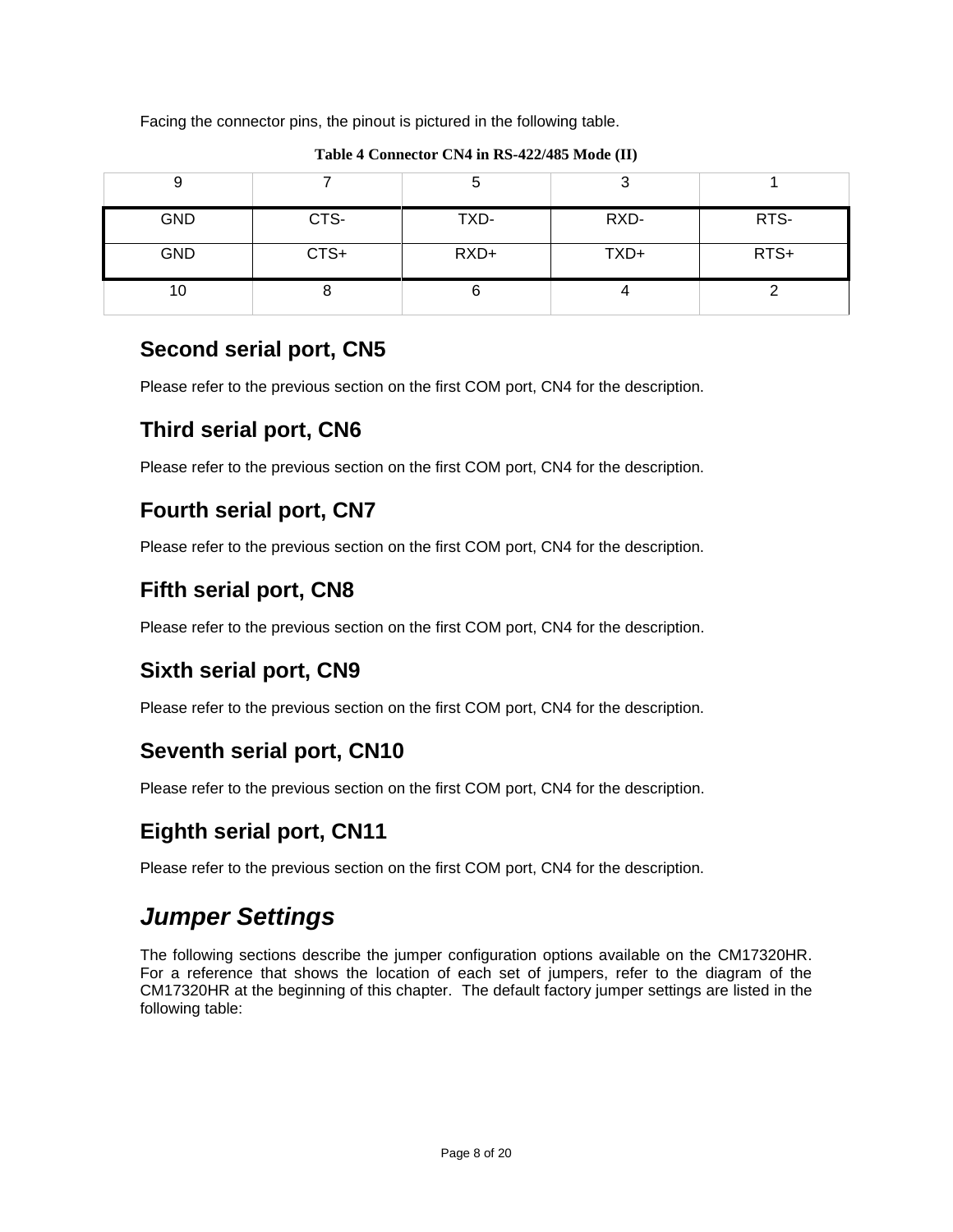<span id="page-14-0"></span>

| Jumper          |                  | <b>Description</b>                                  | <b>Function and Default Setting</b>                                                                                                                                                            |
|-----------------|------------------|-----------------------------------------------------|------------------------------------------------------------------------------------------------------------------------------------------------------------------------------------------------|
| JP1             |                  | Bypass PCI bus EEPROM                               | 1-2 for Normal operation (default)<br>2-3 Factory use only                                                                                                                                     |
| JP2             |                  | 14.7456 MHz Oscillator or<br>User Oscillator        | 1-2 14.7456 MHz (default)<br>2-3 User Oscillator<br>Note: Be sure to set JP27 if using a User Oscillator.                                                                                      |
| CN <sub>4</sub> | Mode A<br>Mode B | First serial port mode                              | Mode<br>в<br>A<br>Open Open RS-232 (Default)<br>Open Close RS-485 RTS driver enable<br>Close Open RS-485 RTS inv. driver enable<br>Close Close RS-422 drivers enabled                          |
|                 | $\mathbf R$      | First serial port RxD<br>termination in RS-422/485  | No termination (default)<br>Open<br>Closed 120 Ohm Termination                                                                                                                                 |
|                 | $\mathbf{C}$     | First serial port CTS<br>termination in RS-422/485  | No termination (default)<br>Open<br>Closed 120 Ohm Termination                                                                                                                                 |
| CN <sub>5</sub> | Mode A<br>Mode B | Second serial port mode                             | $\mathbf{B}$<br>$\mathbf{A}$<br>Mode<br>Open Open RS-232 (Default)<br>Open Close RS-485 RTS driver enable<br>Close Open RS-485 RTS inv. driver enable<br>Close Close RS-422 drivers enabled    |
|                 | $\mathbb{R}$     | Second serial port RxD<br>termination in RS-422/485 | No termination (default)<br>Open<br>Closed 120 Ohm Termination                                                                                                                                 |
|                 | C                | Second serial port CTS<br>termination in RS-422/485 | No termination (default)<br>Open<br>Closed 120 Ohm Termination                                                                                                                                 |
| CN <sub>6</sub> | Mode A<br>Mode B | Third serial port mode                              | Mode<br>в<br>A<br>Open Open RS-232 (Default)<br>Open Close RS-485 RTS driver enable<br>Close Open RS-485 RTS inv. driver enable<br>Close Close RS-422 drivers enabled                          |
|                 | $\mathbf R$      | Third serial port RxD<br>termination in RS-422/485  | No termination (default)<br>Open<br>Closed 120 Ohm Termination                                                                                                                                 |
|                 | C                | Third serial port CTS<br>termination in RS-422/485  | No termination (default)<br>Open<br>Closed 120 Ohm Termination                                                                                                                                 |
| CN7             | Mode A<br>Mode B | Fourth serial port mode                             | $\mathbf{B}$<br>$\mathbf{A}$<br>Mode<br>Open Open RS-232 (Default)<br>Close RS-485 RTS driver enable<br>Open<br>Close Open RS-485 RTS inv. driver enable<br>Close Close RS-422 drivers enabled |
|                 | $\mathbf{R}$     | Fourth serial port RxD<br>termination in RS-422/485 | No termination (default)<br>Open<br>Closed 120 Ohm Termination                                                                                                                                 |
|                 | с                | Fourth serial port CTS<br>termination in RS-422/485 | No termination (default)<br>Open<br>Closed 120 Ohm Termination                                                                                                                                 |
| CN8             | Mode A<br>Mode B | Fifth serial port mode                              | Mode<br>в<br>A<br>Open RS-232 (Default)<br>Open<br>Close RS-485 RTS driver enable<br>Open<br>Close Open RS-485 RTS inv. driver enable<br>Close Close RS-422 drivers enabled                    |
|                 | $\mathbf R$      | Fifth serial port RxD<br>termination in RS-422/485  | No termination (default)<br>Open<br>Closed 120 Ohm Termination                                                                                                                                 |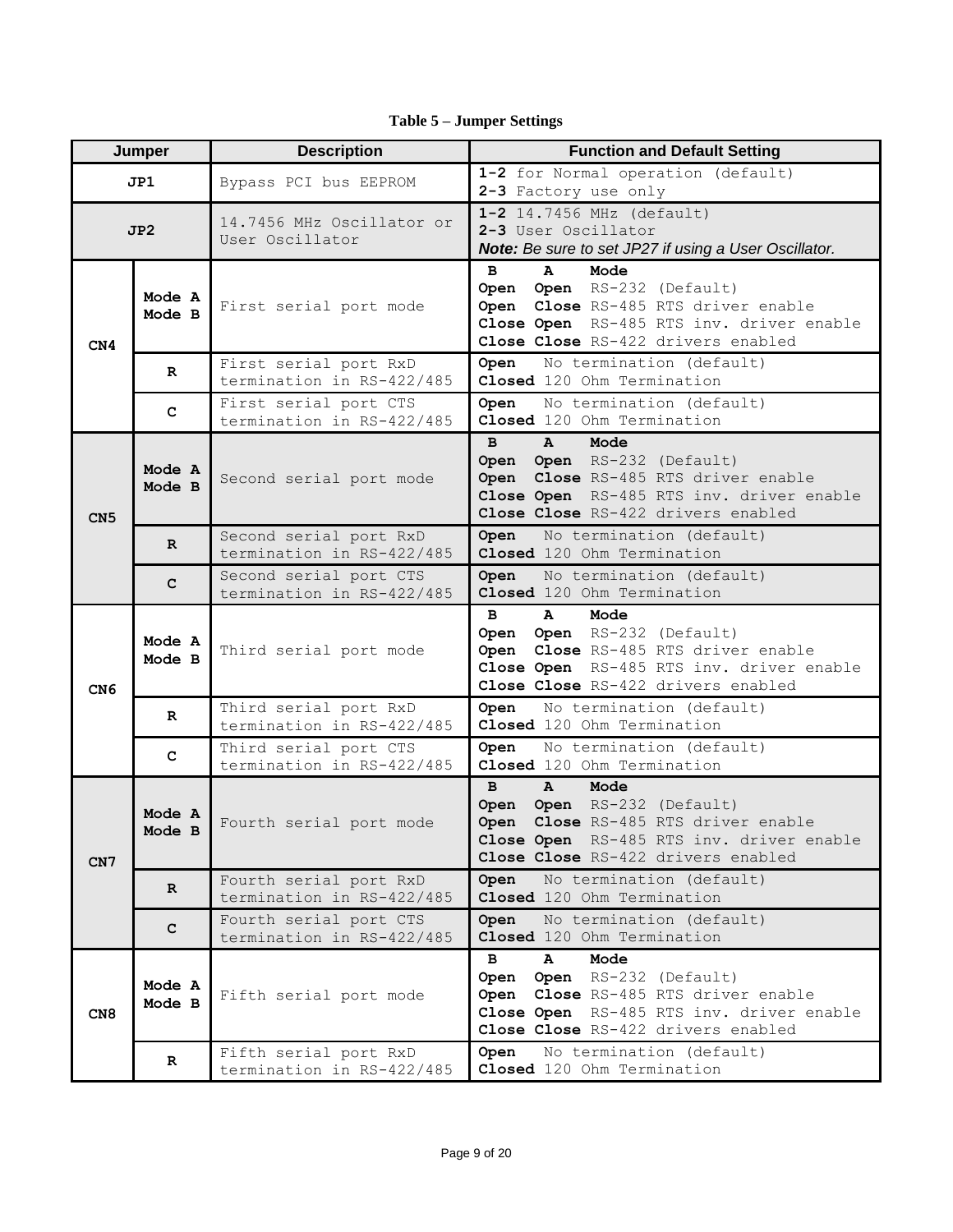|      | Jumper           | <b>Description</b>                                          | <b>Function and Default Setting</b>                                                                                                                                                         |
|------|------------------|-------------------------------------------------------------|---------------------------------------------------------------------------------------------------------------------------------------------------------------------------------------------|
|      | $\mathbf{C}$     | Fifth serial port CTS<br>termination in RS-422/485          | No termination (default)<br>Open<br>Closed 120 Ohm Termination                                                                                                                              |
| CN9  | Mode A<br>Mode B | Sixth serial port mode                                      | Mode<br>$\mathbf{B}$<br>$\mathbf{A}$<br>Open Open RS-232 (Default)<br>Open Close RS-485 RTS driver enable<br>Close Open RS-485 RTS inv. driver enable<br>Close Close RS-422 drivers enabled |
|      | $\mathbf{R}$     | Sixth serial port RxD<br>termination in RS-422/485          | No termination (default)<br>Open<br>Closed 120 Ohm Termination                                                                                                                              |
|      | $\mathbf{C}$     | Sixth serial port CTS<br>termination in RS-422/485          | No termination (default)<br>Open<br>Closed 120 Ohm Termination                                                                                                                              |
| CN10 | Mode A<br>Mode B | Seventh serial port mode                                    | Mode<br>$\mathbf{B}$<br>$\mathbf{A}$<br>Open Open RS-232 (Default)<br>Open Close RS-485 RTS driver enable<br>Close Open RS-485 RTS inv. driver enable<br>Close Close RS-422 drivers enabled |
|      | $\mathbf{R}$     | Seventh serial port RxD<br>termination in RS-422/485        | No termination (default)<br>Open<br>Closed 120 Ohm Termination                                                                                                                              |
|      | $\mathbf{C}$     | Seventh serial port CTS<br>termination in RS-422/485        | Open<br>No termination (default)<br>Closed 120 Ohm Termination                                                                                                                              |
| CN11 | Mode A<br>Mode B | Eighth serial port mode                                     | Mode<br>$\mathbf{B}$<br>$\mathbf{A}$<br>Open Open RS-232 (Default)<br>Open Close RS-485 RTS driver enable<br>Close Open RS-485 RTS inv. driver enable<br>Close Close RS-422 drivers enabled |
|      | $\mathbb{R}$     | Eighth serial port RxD<br>termination in RS-422/485<br>mode | No termination (default)<br>Open<br>Closed 120 Ohm Termination                                                                                                                              |
|      | $\mathbf{C}$     | Eighth serial port CTS<br>termination in RS-422/485<br>mode | No termination (default)<br>Open<br>Closed 120 Ohm Termination                                                                                                                              |
|      | JP27             | User Oscillator power<br>source selection                   | $1-2 +5V$ (default)<br>$2 - 3 + 3.3V$                                                                                                                                                       |

#### <span id="page-15-0"></span>*PCI Board Selector, SW1*

The CM17320HR uses a rotary switch to select the PCI slot. Before you can use this module you have to set the PCI board selector switch. The procedure is if this module is the first module from the CPU module select '0,' if it is the second module select '1,' etc. Positions 4 - 7 are simply repeats of positions  $0 - 3$ .



**Figure 3:** PCI Selector Rotary Switch PCI Board Selector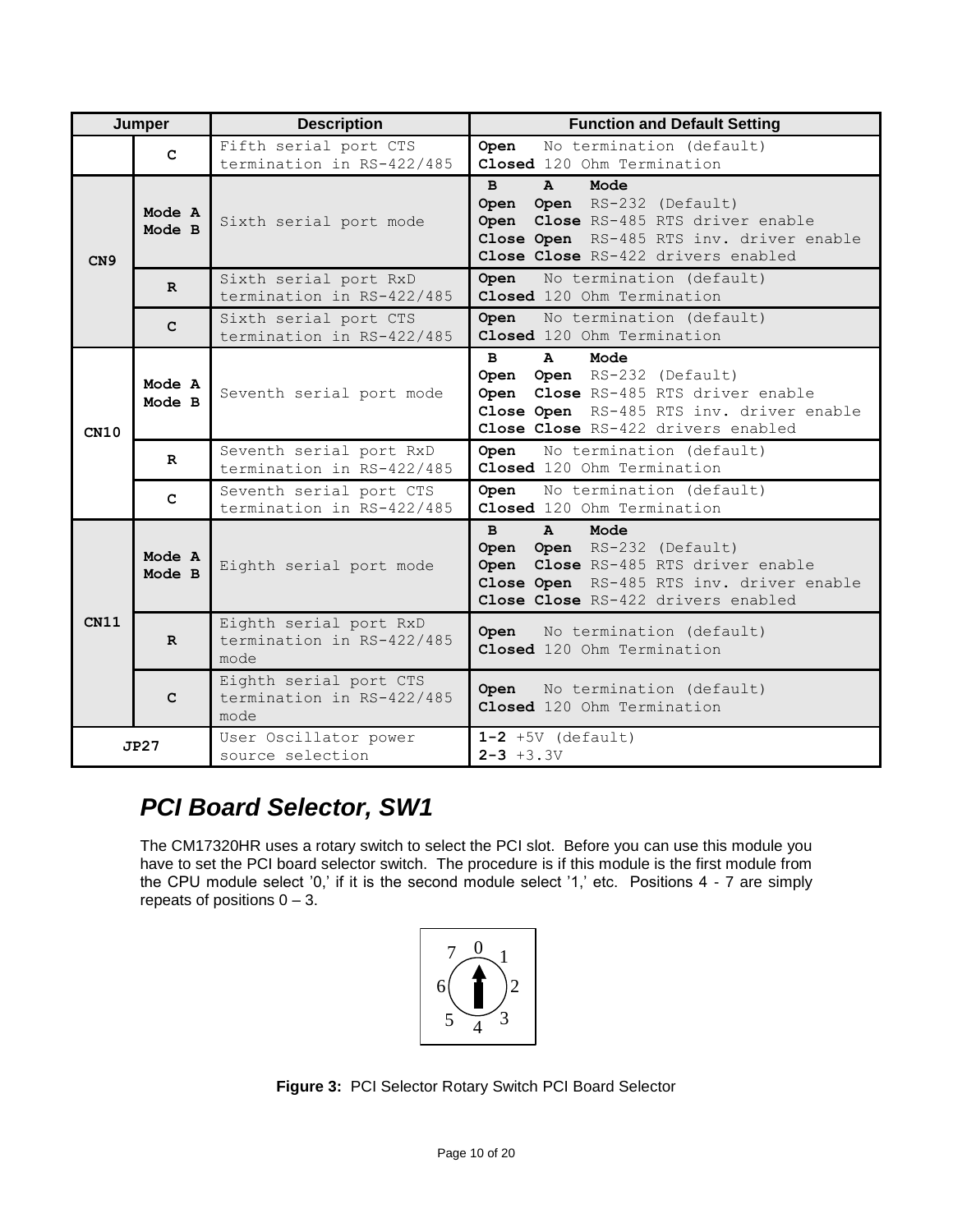# <span id="page-16-0"></span>**Board Installation**

#### <span id="page-16-1"></span>*Installing the Hardware*

The CM17320HR can be installed into a PC/104-*Plus* or PCI-104 stack. It can be located almost anywhere in the stack, above or below the CPU as long as all PCI bus constraints are met.

#### <span id="page-16-2"></span>**Static Precautions**

Keep your board in its antistatic bag until you are ready to install it into your system! When removing it from the bag, hold the board at the edges, and do not touch the components or connectors. Handle the board in an antistatic environment, and use a grounded workbench for testing and handling of your hardware.

#### <span id="page-16-3"></span>**Steps for Installing**

- 1. Shut down the PC/104*-Plus* system and unplug the power cord.
- 2. Ground yourself with an anti-static strap.
- 3. Set the PCI Slot Selector as described in the previous chapter.
- 4. If any other PCI add-on cards are to be included in the stack, be sure that their PCI slot numbers are configured correctly (Slot 0 for the board closest to the CPU, Slot 1 for the next board, etc).
- 5. Line up the pins of the CM17320's PC/104 and PC/104*-Plus* connectors with the corresponding bus connectors of the stack. Make sure that both connectors are lined up.
- 6. Apply pressure to both bus connectors and gently press the board onto the stack. The board should slide into the matching bus connectors. Do not attempt to force the board, as this can lead to bent/broken pins.
- 7. If any boards are to be stacked above the CM17320, install them.
- 8. Attach any necessary cables to the PC/104*-Plus* stack.
- 9. Re-connect the power cord and apply power to the stack.
- 10. Boot the system and verify that all of the hardware is working properly.

#### <span id="page-16-4"></span>*Installing the Software*

The CM17320HR uses a PCI-based UART, not the standard ISA-based UART found in most PC motherboards. Therefore, it may be necessary to install software before the board will be recognized by the operating system. RTD provides drivers for several popular operating systems. This software is provided on disk with the board, and is also available for download from the RTD web site [\(http://www.rtd.com\)](http://www.rtd.com/).

**Note:** If multiple PCI devices are configured to use the same PCI slot number, the system may not boot.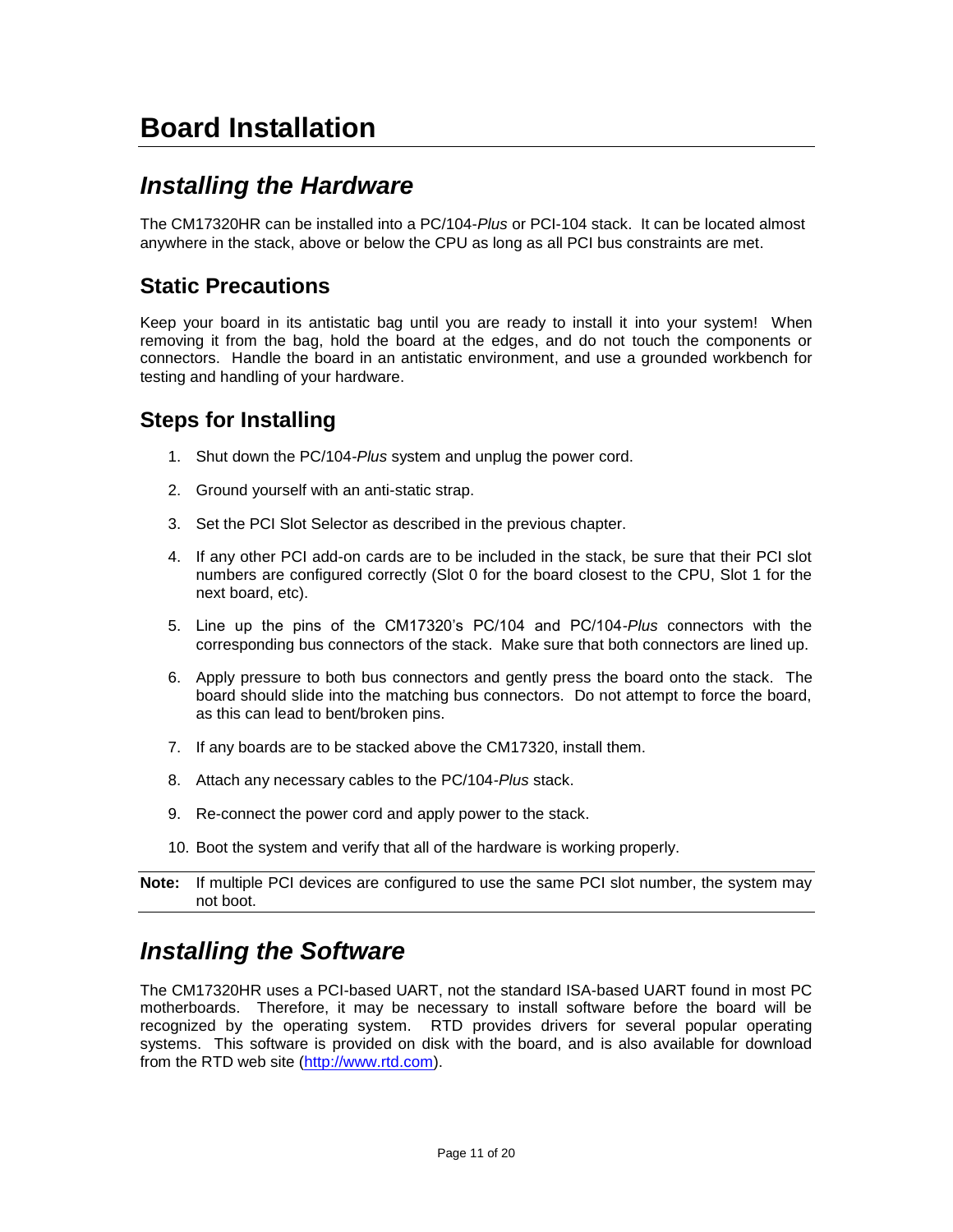**Note:** Before installing any drivers, it is recommended that you visit the RTD web site to check for a newer version.

The actual procedure for installing the software will depend on the operating system. Consult the documentation provided with the software for installation instructions.

Once the drivers are installed, all eight ports should be available as standard serial ports (a.k.a. COM ports) to the operating system. At that point, application software should be able to access and control the serial ports.

**Note:** When the CM17320HR is installed under Windows, it typically uses a contiguous set of COM port numbers (e.g. COM3-COM10). If the CM17320HR is installed in a system with more than two COM ports, there may be overlap between the COM port numbers. It may be necessary to re-number the existing COM ports to avoid conflicts with the CM17320HR. Consult the Windows driver documentation for more information.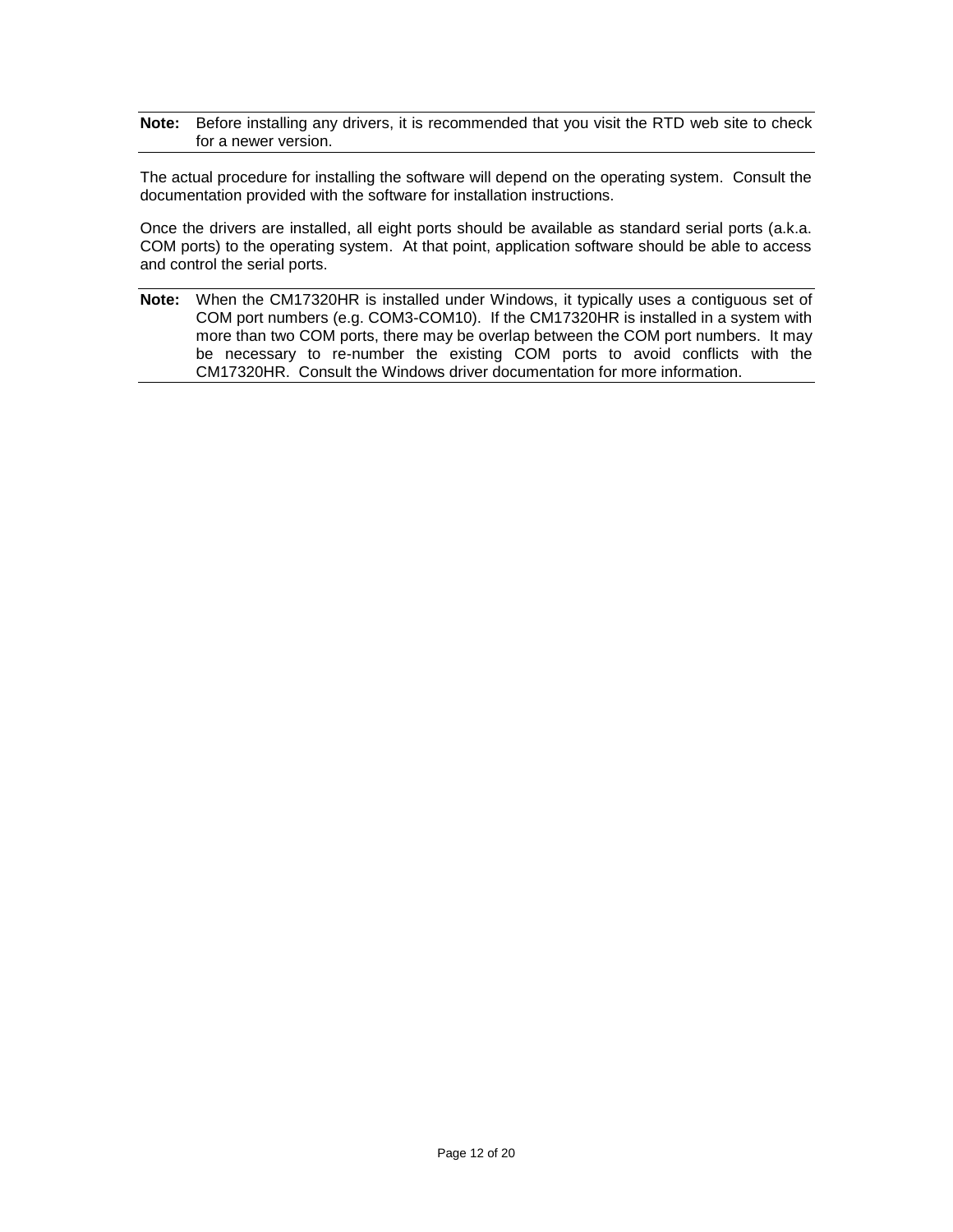### <span id="page-18-1"></span><span id="page-18-0"></span>*API Interface*

Once the drivers for the CM17320HR have been properly loaded, all eight RS-232/422/485 ports should be available as standard serial ports. All eight ports can then be controlled using the standard serial port interfaces built into the operating system.

A description of serial port programming for operating systems is beyond the scope of this manual. Consult the operating system documentation for information on how to interface with serial ports via software.

### <span id="page-18-2"></span>*COM Port Numbering*

Serial ports (aka COM ports) are typically assigned numbers by the operating system (e.g. COM1). These numbers are typically dynamically assigned by the operating system. However, different applications may enumerate the COM ports differently, assigning different port numbers (e.g. COM3-10 vs COM5-12). When developing your own serial port application, consult your operating system's documentation for the proper method of enumerating COM ports.

**Note:** Some applications are written to assume that no more than four COM ports are present in a system. These applications may have compatibility issues with the Exar PCI UART.

#### <span id="page-18-3"></span>*Base Address and Register Mapping*

The CM17320HR exposes all of the registers available on the Exar XR17D158. The register set of the XR17D158 mimics the standard 16C550 UART register map. However, the XR17D158 contains some additional registers not found in a typical ISA-based UART.

Additionally, the base address of the CM17320HR's serial ports will be different than the standard PC serial port locations (0x3F8, 0x2F8, etc). The CM17320HR is a memory mapped device. Since it is PCI-based, it may be mapped to any location within the 4GB address space of the CPU. The base address of PCI devices is determined by the CPU's BIOS and operating system at boot time.

The register-level differences between the CM17320HR and a standard 16C550 UART should be abstracted via the software drivers. Most users will not need to concern themselves with the actual registers of the board. If one is interested in directly accessing the registers of the board, consult the XR17D158 data sheet available from Exar.

#### <span id="page-18-4"></span>*Enabling the RS-422/485 Transmitter*

See Table 5 – [Jumper Settings](#page-14-0) for mode jumper settings. When using the serial port in RS-422 or RS-485 mode, the serial receiver for RxD (receive data) is always enabled.

In RS-422 mode the driver is always enabled, however in RS-485 mode the driver for TxD (transmit data) is enabled and disabled under software control in the following two ways.

In RS-485 RTS driver enable mode the transmitter is enabled by manipulating the Request to Send (RTS) signal of the serial port controller. This signal is controlled by writing bit 1 of the Modem Control Register (MCR) as follows: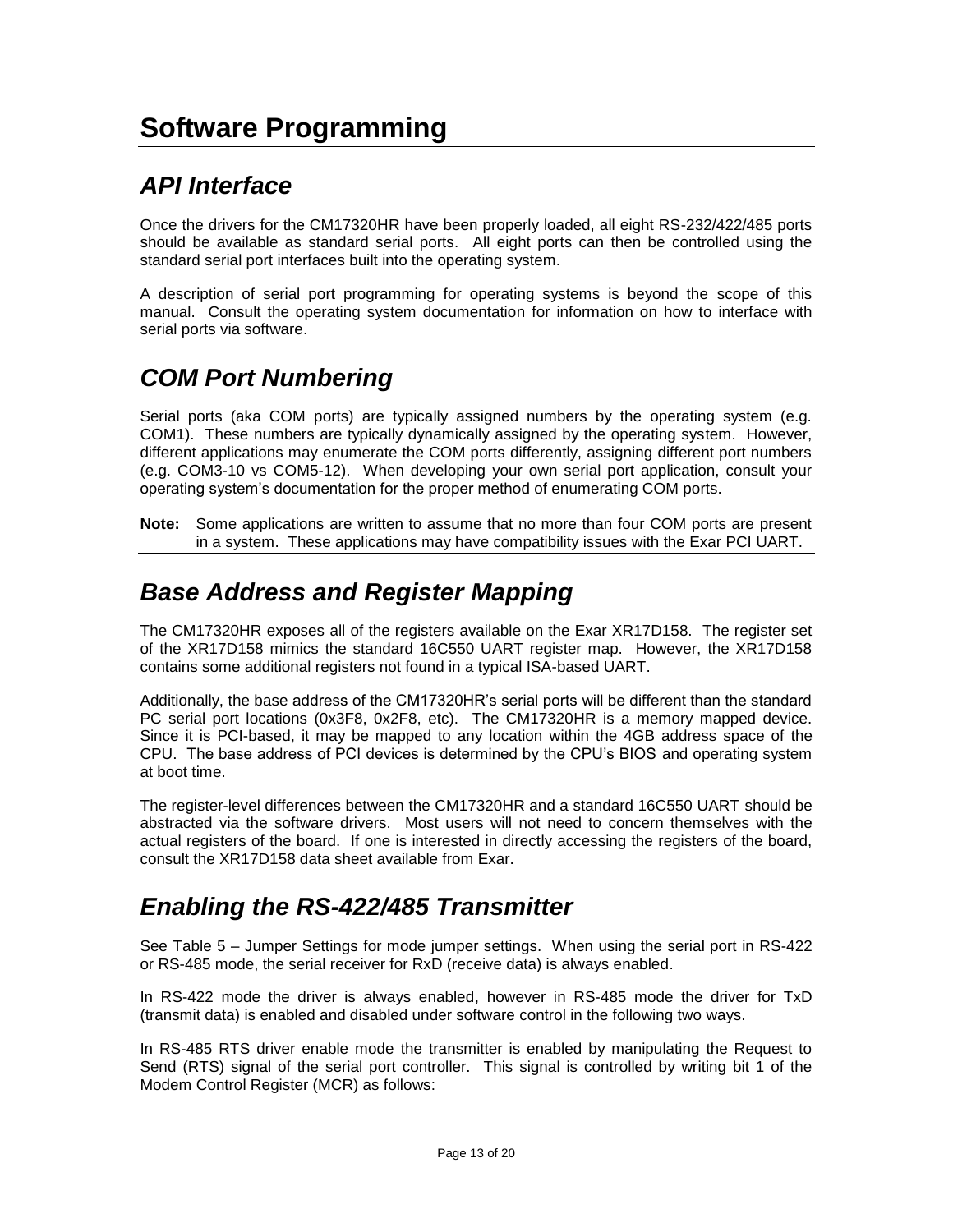- If MCR bit  $1 = 1$ , then RTS = 0, and serial transmitter is disabled
- If MCR bit  $1 = 0$ , then RTS = 1, and serial transmitter is enabled

If you are using the RS-485 inverted RTS driver enable mode these settings will be reversed as follows:

- If MCR bit  $1 = 1$ , then RTS = 0, and serial transmitter is enabled
- If MCR bit  $1 = 0$ , then RTS = 1, and serial transmitter is disabled

If you are using the handshaking signals in RS-422/485 mode, the serial receiver for CTS (clear to send) is always enabled, and the serial transmitter for RTS (request to send) is always enabled.

The exact software method for toggling RTS will depend on your operating system. Consult your operating system's programming documentation for information on how to do this.

#### **"NOTE: Many serial communication programs (e.g. Windows HyperTerminal) do not assert RTS while transmitting. When using these programs, make sure jumper that enables the transmitters all the time is installed. If using a multi-drop bus such as RS485, the software will have to be modified to toggle RTS to enable the transmit drivers."**

#### <span id="page-19-0"></span>*Interrupts*

Since the CM17320HR is a PCI device, it is capable of sharing interrupts with other PCI devices. Interrupt sharing is a normal part of PCI operation, and a required part of the PCI specification. Note that any Interrupt Service Routines developed for the CM17320HR must be properly written to support interrupt sharing.

The CM17320HR uses one PCI interrupt for all eight serial ports. The actual IRQ number will be set by the CPU's BIOS and operating system at boot time.

Since the XR17D158 has all the capabilities of a standard 16C550 UART, it supports all of the standard serial port interrupt events. However, it will not actually generate interrupts unless the Interrupt Enable Register has been properly programmed for each port. Supported interrupt events include:

- Received data available
- Transmit buffer empty
- Line Status Register change
- Modem Status Register change

A detailed explanation of serial port interrupts is beyond the scope of this manual. For more information, consult a serial port programming reference.

**Note:** When the UART clock is running at a higher frequency, transmit/receive interrupts will happen more frequently. Many operating systems can not process interrupts quickly enough to handle this load. When developing your software, be sure to consider the operating system's limitations.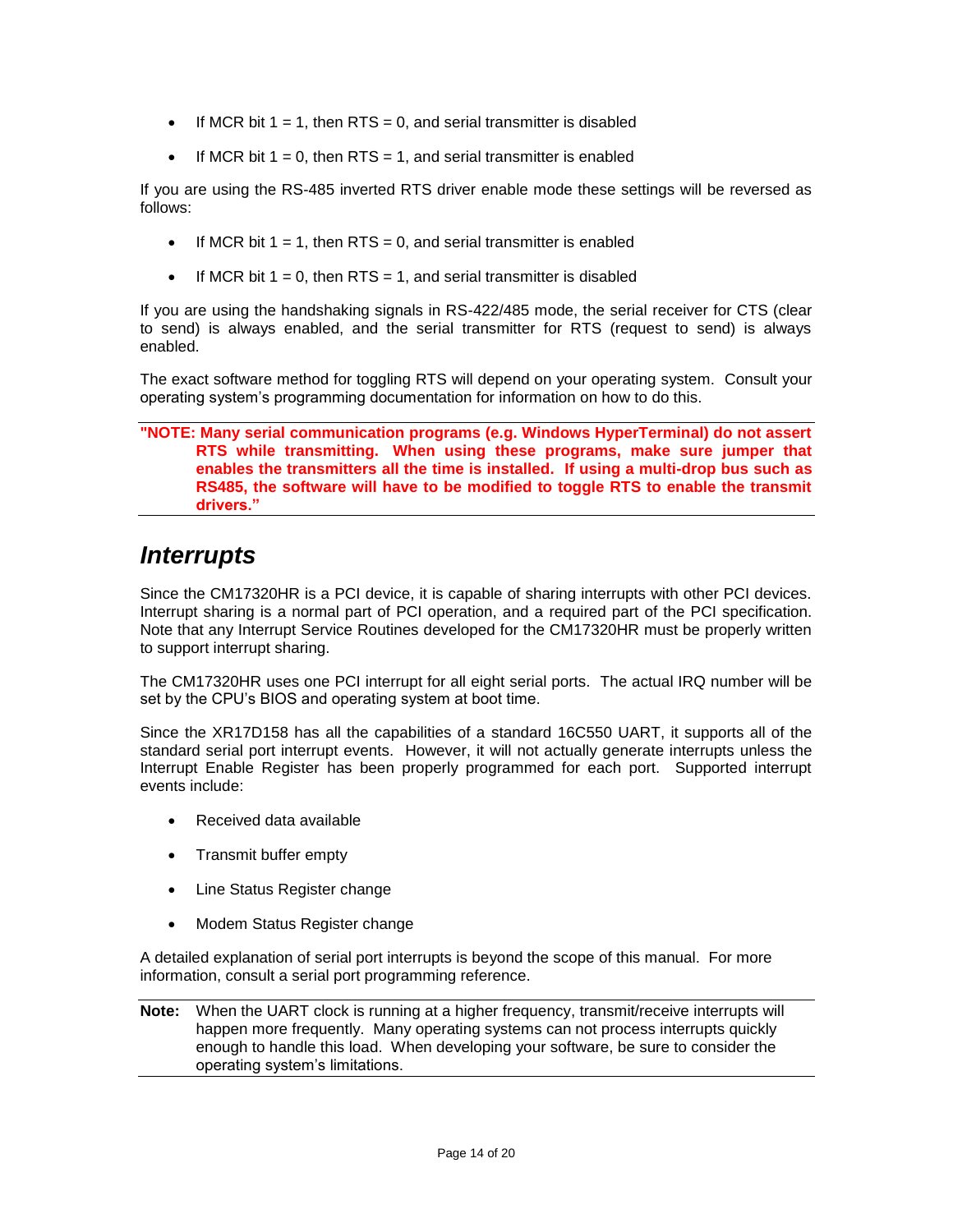# <span id="page-20-0"></span>**Additional Information**

### <span id="page-20-1"></span>*Serial Port Programming*

For more information about programming serial port UARTs, consult the following book:

Serial Communications Developer's Guide By Mark Nielson ISBN: 0764545701

#### <span id="page-20-2"></span>*Interrupt Programming*

For more information about interrupts and writing interrupt service routines, refer to the following book:

Interrupt-Driven PC System Design By Joseph McGivern ISBN: 0929392507

#### <span id="page-20-3"></span>*Exar XR17D158 PCI Bus Octal UART*

For detailed information about the Exar XR17D158, contact Exar at:

Web: [http://www.exar.com](http://www.exar.com/)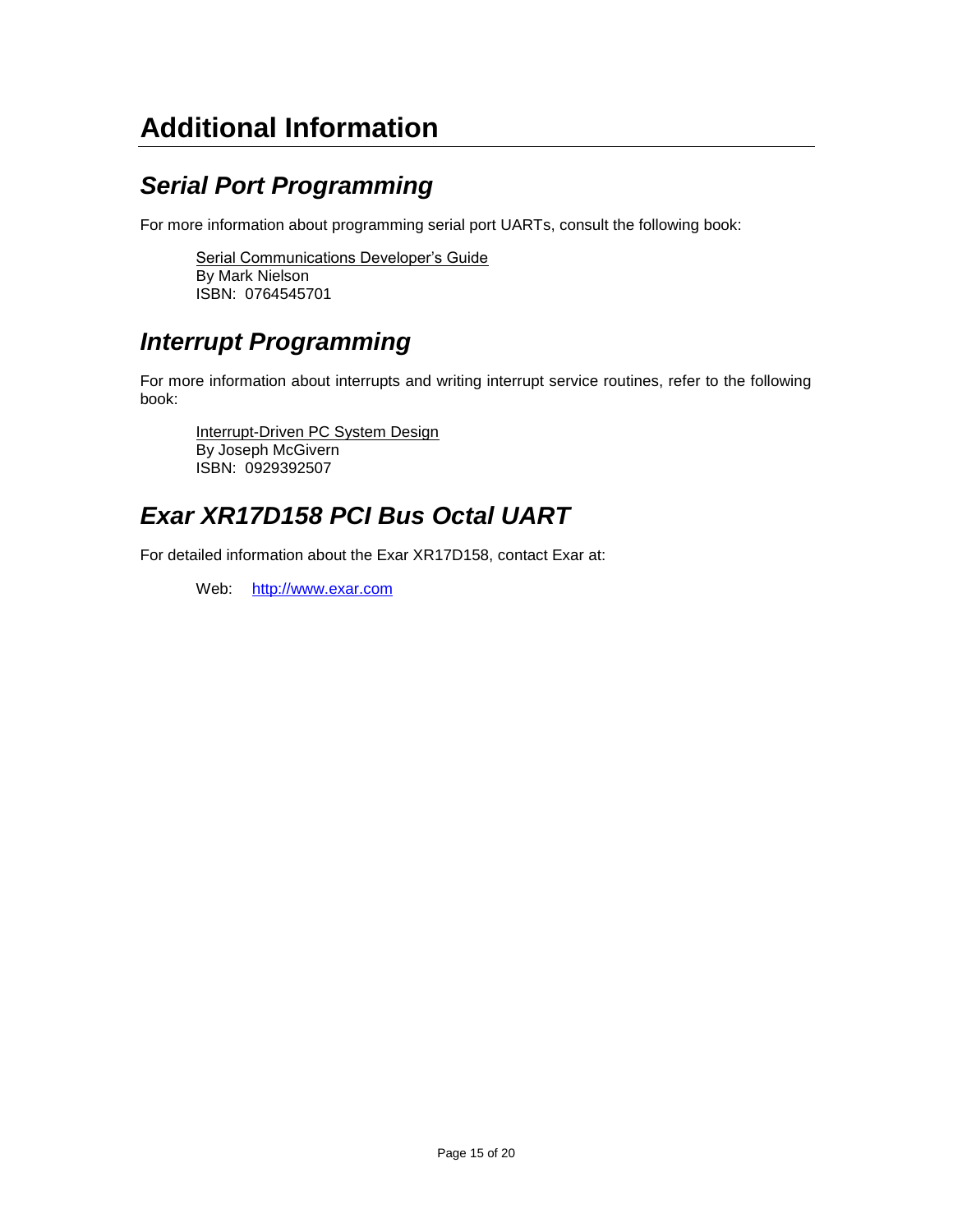# <span id="page-21-0"></span>**CM17320HR Board Specifications**

## <span id="page-21-1"></span>*Physical Attributes*

<span id="page-21-2"></span>

| Size:                       | 3.6"L x 3.8"W x 0.6"H (90mm L x 96mm W x 15mm H) |
|-----------------------------|--------------------------------------------------|
| Weight:                     | $0.24$ bs $(0.10$ Kg)                            |
| <b>Power Consumption:</b>   | 2W @ 5 VDC Typical                               |
| <b>Operating Conditions</b> |                                                  |
| Cooling                     | Convection                                       |
| Operating temperature range | $-40^{\circ}$ to $+85^{\circ}$ C                 |
| Storage temperature range   | $-55^{\circ}$ C to $+125^{\circ}$ C              |
| Humidity                    | RH up to 95% non-condensing                      |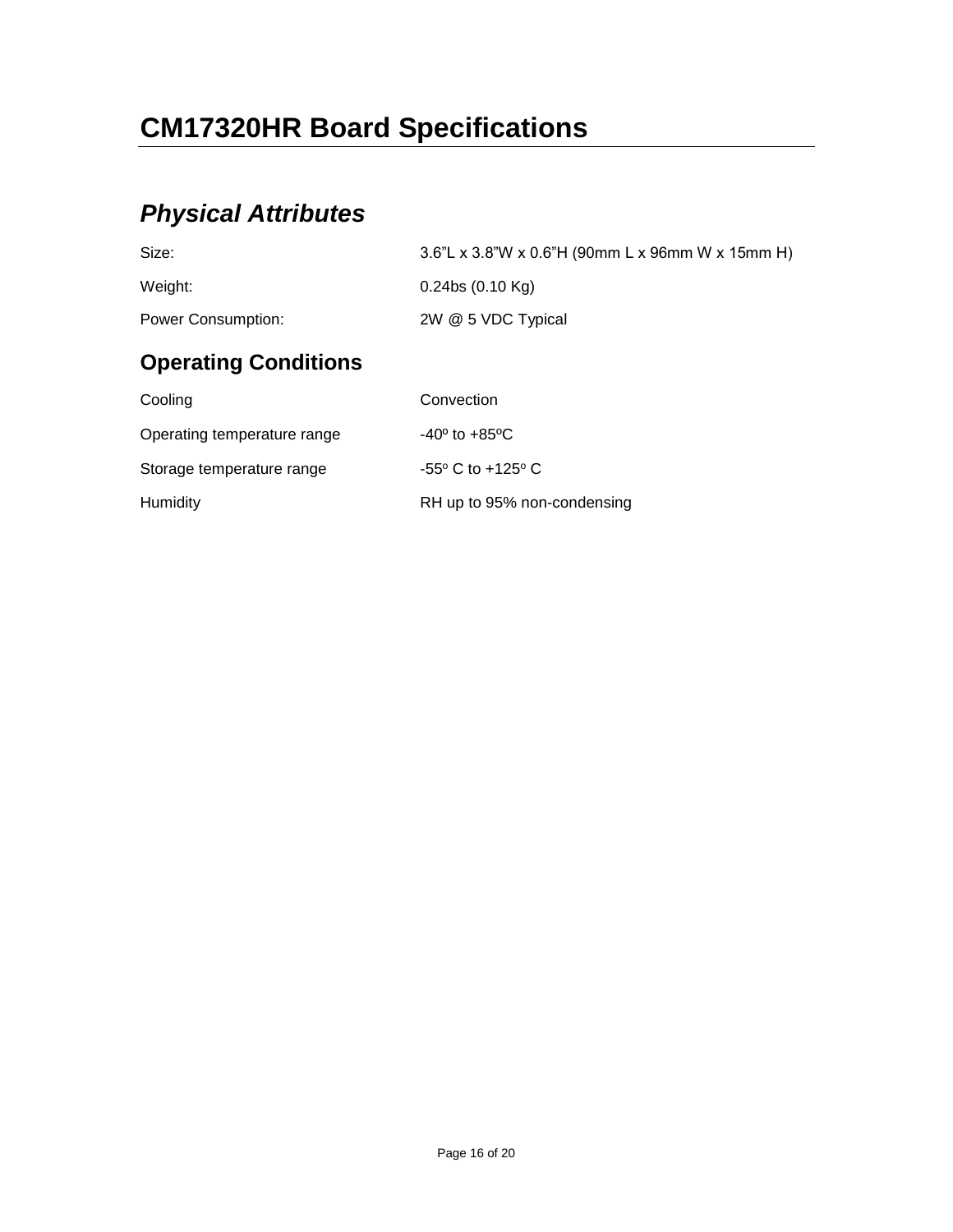# <span id="page-22-0"></span>**IDAN-CM17320HRS Dimensions and Pinout**

#### <span id="page-22-1"></span>*IDAN Frame*



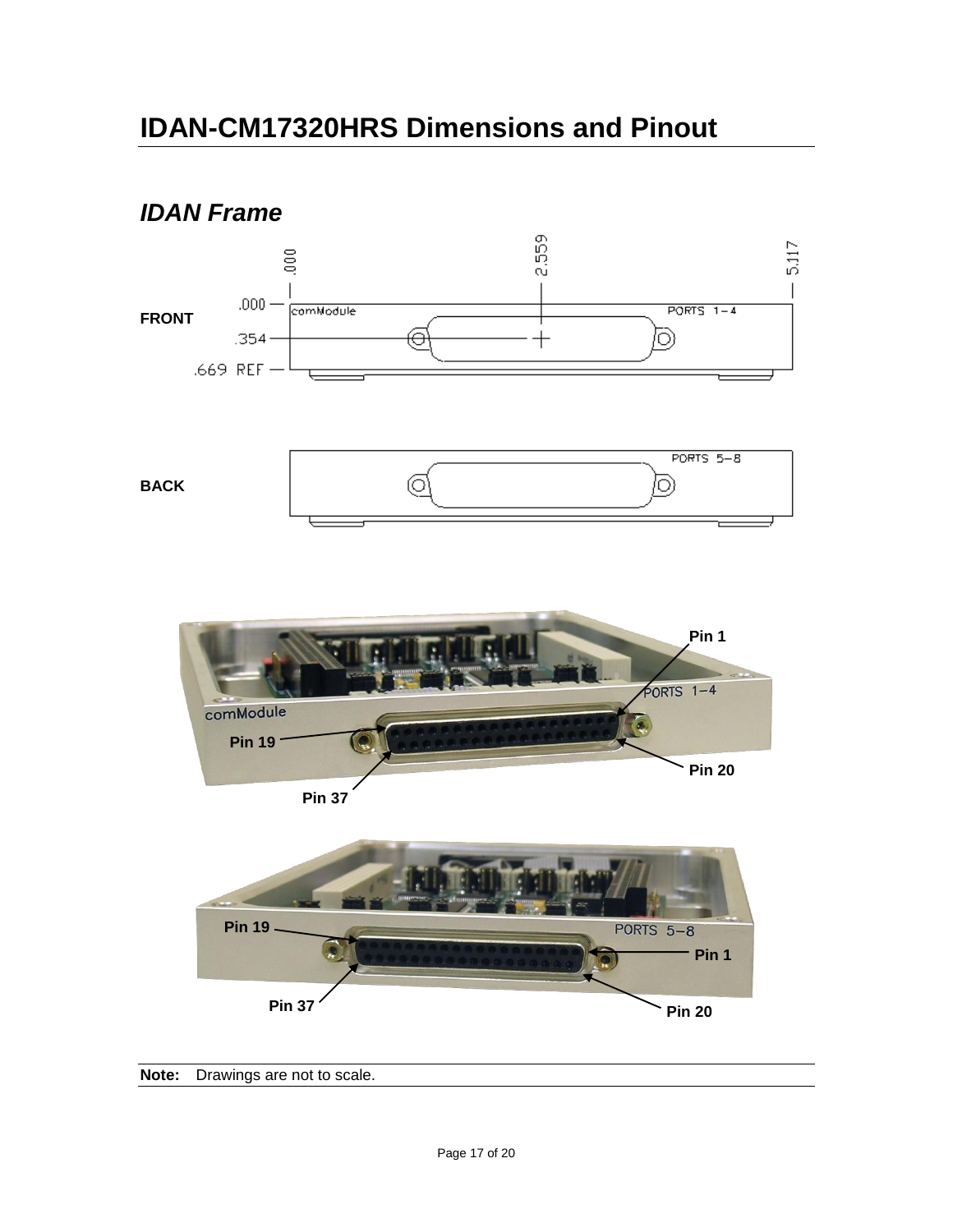#### <span id="page-23-0"></span>*IDAN Connectors*

#### <span id="page-23-1"></span>**37-pin "D" Female Connectors**

**Connector Part #:** AMP/Tyco 1658610-1 **Mating Connector:** AMP/Tyco 1658608-1

#### <span id="page-23-2"></span>**Serial Ports 1-4 (Front)**

|                                      | <b>IDAN</b>    |                       |                          | CM17320      | <b>IDAN-XKCM33 Cable Kit</b> |
|--------------------------------------|----------------|-----------------------|--------------------------|--------------|------------------------------|
|                                      | Pin#           | RS-232 Signal         | <b>RS-422/485 Signal</b> | Pin#         | 9 Pin "D" Connector (Male)   |
| Serial Port 4                        | 1              | <b>Carrier Detect</b> | Request To Send (-)      | <b>CN7-1</b> | <b>PORT 4-1</b>              |
|                                      | $\overline{2}$ | Receive Data          | Receive Data (-)         | <b>CN7-3</b> | <b>PORT 4-2</b>              |
|                                      | $\mathsf 3$    | <b>Transmit Data</b>  | Transmit Data (-)        | <b>CN7-5</b> | <b>PORT 4-3</b>              |
|                                      | $\overline{4}$ | Data Terminal Ready   | Clear To Send (-)        | <b>CN7-7</b> | <b>PORT 4-4</b>              |
|                                      | 5              | <b>GND</b>            | <b>GND</b>               | <b>CN7-9</b> | <b>PORT 4-5</b>              |
|                                      | 20             | Data Set Ready        | Request To Send (+)      | <b>CN7-2</b> | <b>PORT 4-6</b>              |
|                                      | 21             | Request To Send       | Transmit Data (+)        | <b>CN7-4</b> | <b>PORT 4-7</b>              |
|                                      | 22             | Clear To Send         | Receive Data (+)         | <b>CN7-6</b> | <b>PORT 4-8</b>              |
|                                      | 23             | Ring Indicator        | Clear To Send (+)        | <b>CN7-8</b> | <b>PORT 4-9</b>              |
|                                      | 24             | <b>Carrier Detect</b> | Request To Send (-)      | <b>CN6-1</b> | <b>PORT 3-1</b>              |
|                                      | 25             | Receive Data          | Receive Data (-)         | <b>CN6-3</b> | <b>PORT 3-2</b>              |
|                                      | 26             | <b>Transmit Data</b>  | Transmit Data (-)        | <b>CN6-5</b> | <b>PORT 3-3</b>              |
|                                      | 27             | Data Terminal Ready   | Clear To Send (-)        | <b>CN6-7</b> | <b>PORT 3-4</b>              |
| Serial Port 3                        | 28             | <b>GND</b>            | <b>GND</b>               | <b>CN6-9</b> | <b>PORT 3-5</b>              |
|                                      | $6\,$          | Data Set Ready        | Request To Send (+)      | <b>CN6-2</b> | <b>PORT 3-6</b>              |
|                                      | $\overline{7}$ | Request To Send       | Transmit Data (+)        | <b>CN6-4</b> | <b>PORT 3-7</b>              |
|                                      | 8              | Clear To Send         | Receive Data (+)         | <b>CN6-6</b> | <b>PORT 3-8</b>              |
|                                      | $\overline{9}$ | Ring Indicator        | Clear To Send (+)        | <b>CN6-8</b> | <b>PORT 3-9</b>              |
|                                      | 10             | <b>Carrier Detect</b> | Request To Send (-)      | <b>CN5-1</b> | <b>PORT 2-1</b>              |
|                                      | 11             | Receive Data          | Receive Data (-)         | CN5-3        | <b>PORT 2-2</b>              |
|                                      | 12             | <b>Transmit Data</b>  | Transmit Data (-)        | CN5-5        | <b>PORT 2-3</b>              |
| Serial Port 2                        | 13             | Data Terminal Ready   | Clear To Send (-)        | <b>CN5-7</b> | <b>PORT 2-4</b>              |
|                                      | 14             | <b>GND</b>            | <b>GND</b>               | <b>CN5-9</b> | <b>PORT 2-5</b>              |
|                                      | 29             | Data Set Ready        | Request To Send (+)      | <b>CN5-2</b> | <b>PORT 2-6</b>              |
|                                      | 30             | Request To Send       | Transmit Data (+)        | <b>CN5-4</b> | <b>PORT 2-7</b>              |
|                                      | 31             | Clear To Send         | Receive Data (+)         | CN5-6        | <b>PORT 2-8</b>              |
|                                      | 32             | Ring Indicator        | Clear To Send (+)        | CN5-8        | <b>PORT 2-9</b>              |
| $\overline{\mathbf{r}}$<br>Serial Po | 33             | <b>Carrier Detect</b> | Request To Send (-)      | <b>CN4-1</b> | <b>PORT 1-1</b>              |
|                                      | 34             | Receive Data          | Receive Data (-)         | <b>CN4-3</b> | <b>PORT 1-2</b>              |
|                                      | 35             | <b>Transmit Data</b>  | Transmit Data (-)        | <b>CN4-5</b> | <b>PORT 1-3</b>              |
|                                      | 36             | Data Terminal Ready   | Clear To Send (-)        | <b>CN4-7</b> | <b>PORT 1-4</b>              |
|                                      | 37             | <b>GND</b>            | <b>GND</b>               | <b>CN4-9</b> | <b>PORT 1-5</b>              |
|                                      | 15             | Data Set Ready        | Request To Send (+)      | <b>CN4-2</b> | <b>PORT 1-6</b>              |
|                                      | 16             | Request To Send       | Transmit Data (+)        | <b>CN4-4</b> | <b>PORT 1-7</b>              |
|                                      | 17             | Clear To Send         | Receive Data (+)         | <b>CN4-6</b> | <b>PORT 1-8</b>              |
|                                      | 18             | Ring Indicator        | Clear To Send (+)        | <b>CN4-8</b> | <b>PORT 1-9</b>              |
|                                      | 19             | N/C                   | N/C                      | N/C          | N/C                          |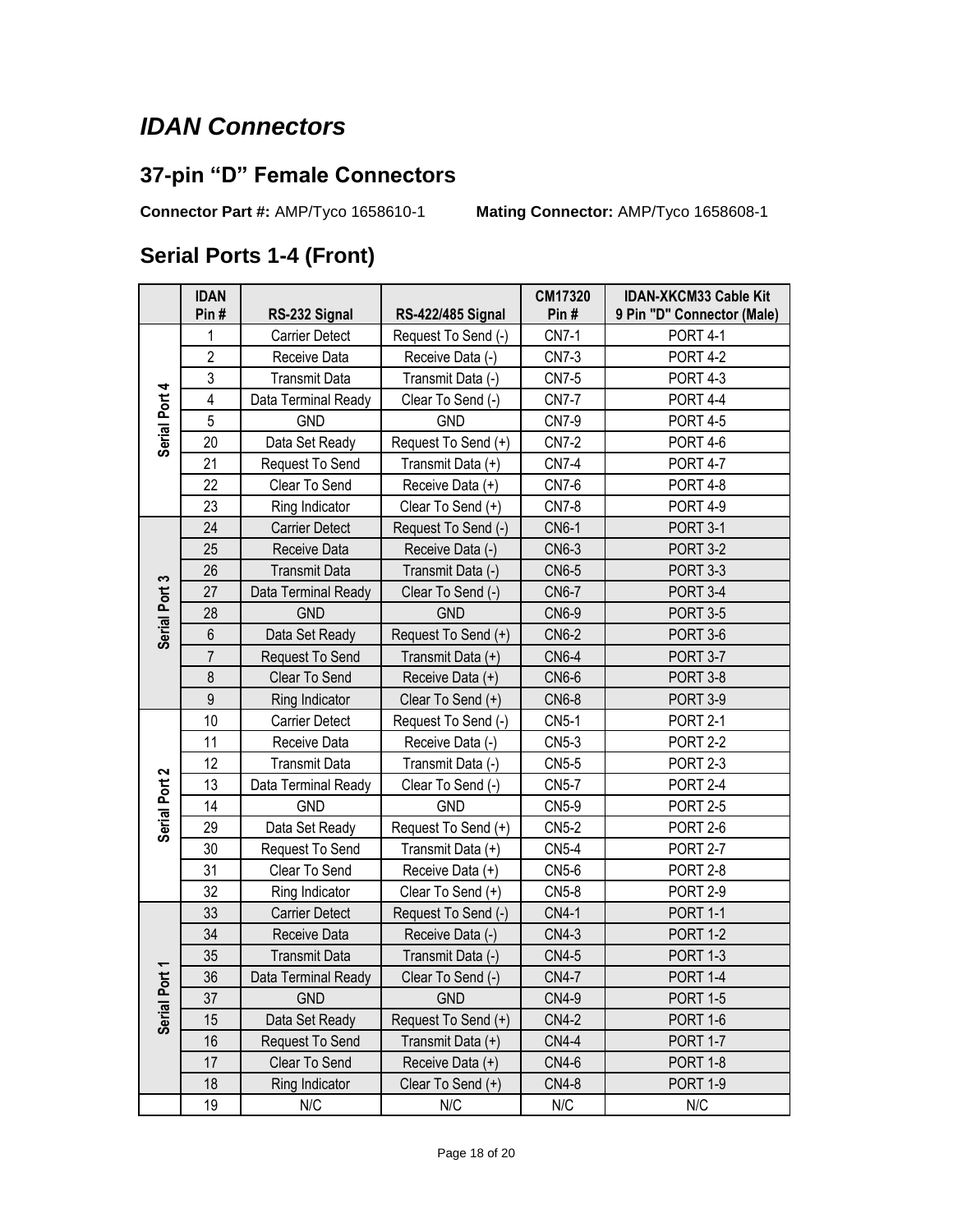#### <span id="page-24-0"></span>**Serial Ports 5-8 (Back)**

| <b>IDAN</b><br>CM17320<br>Pin#<br>Pin#<br>RS-232 Signal<br>RS-422/485 Signal    | <b>IDAN-XKCM33 Cable Kit</b><br>9 Pin "D" Connector (Male) |
|---------------------------------------------------------------------------------|------------------------------------------------------------|
| CN11-1<br>Request To Send (-)<br>1<br><b>Carrier Detect</b>                     | <b>PORT 8-1</b>                                            |
| $\overline{2}$<br>CN11-3<br>Receive Data<br>Receive Data (-)                    | <b>PORT 8-2</b>                                            |
| 3<br><b>Transmit Data</b><br>Transmit Data (-)<br>CN11-5                        | <b>PORT 8-3</b>                                            |
| 4<br>CN11-7                                                                     |                                                            |
| Data Terminal Ready<br>Clear To Send (-)<br>5<br><b>GND</b>                     | <b>PORT 8-4</b>                                            |
| Serial Port 8<br>CN11-9<br><b>GND</b>                                           | <b>PORT 8-5</b>                                            |
| 20<br>Data Set Ready<br>Request To Send (+)<br>CN11-2                           | <b>PORT 8-6</b>                                            |
| 21<br>CN11-4<br>Request To Send<br>Transmit Data (+)                            | <b>PORT 8-7</b>                                            |
| 22<br>CN11-6<br>Clear To Send<br>Receive Data (+)                               | PORT 8-8                                                   |
| 23<br>CN11-8<br>Ring Indicator<br>Clear To Send (+)                             | <b>PORT 8-9</b>                                            |
| 24<br><b>Carrier Detect</b><br>Request To Send (-)<br>CN10-1                    | <b>PORT 7-1</b>                                            |
| 25<br>CN10-3<br>Receive Data<br>Receive Data (-)                                | <b>PORT 7-2</b>                                            |
| 26<br>CN10-5<br><b>Transmit Data</b><br>Transmit Data (-)                       | <b>PORT 7-3</b>                                            |
| CN10-7<br>27<br>Data Terminal Ready<br>Clear To Send (-)                        | <b>PORT 7-4</b>                                            |
| Serial Port 7<br>28<br><b>GND</b><br><b>GND</b><br>CN10-9                       | <b>PORT 7-5</b>                                            |
| $6\phantom{a}$<br>Data Set Ready<br>Request To Send (+)<br>CN10-2               | <b>PORT 7-6</b>                                            |
| $\overline{7}$<br>CN10-4<br>Request To Send<br>Transmit Data (+)                | <b>PORT 7-7</b>                                            |
| 8<br>Clear To Send<br>CN10-6<br>Receive Data (+)                                | <b>PORT 7-8</b>                                            |
| 9<br>CN10-8<br>Ring Indicator<br>Clear To Send (+)                              | <b>PORT 7-9</b>                                            |
| 10<br><b>CN9-1</b><br><b>Carrier Detect</b><br>Request To Send (-)              | PORT 6-1                                                   |
| 11<br>CN9-3<br>Receive Data<br>Receive Data (-)                                 | <b>PORT 6-2</b>                                            |
| 12<br><b>Transmit Data</b><br>Transmit Data (-)<br>CN9-5                        | PORT 6-3                                                   |
| Serial Port 6<br>13<br>Data Terminal Ready<br><b>CN9-7</b><br>Clear To Send (-) | PORT 6-4                                                   |
| 14<br><b>GND</b><br><b>GND</b><br>CN9-9                                         | <b>PORT 6-5</b>                                            |
| 29<br><b>CN9-2</b><br>Data Set Ready<br>Request To Send (+)                     | PORT 6-6                                                   |
| 30<br>Request To Send<br><b>CN9-4</b><br>Transmit Data (+)                      | PORT 6-7                                                   |
| 31<br>Clear To Send<br>CN9-6<br>Receive Data (+)                                | PORT 6-8                                                   |
| 32<br>Clear To Send (+)<br>Ring Indicator<br><b>CN9-8</b>                       | PORT 6-9                                                   |
| <b>CN8-1</b><br>33<br>Request To Send (-)<br><b>Carrier Detect</b>              | <b>PORT 5-1</b>                                            |
| 34<br><b>CN8-3</b><br>Receive Data<br>Receive Data (-)                          | <b>PORT 5-2</b>                                            |
| 35<br><b>Transmit Data</b><br>Transmit Data (-)<br><b>CN8-5</b>                 | <b>PORT 5-3</b>                                            |
| ြ<br>ゼ<br>36<br><b>CN8-7</b><br>Data Terminal Ready<br>Clear To Send (-)        | <b>PORT 5-4</b>                                            |
| 37<br><b>GND</b><br><b>GND</b><br><b>CN8-9</b>                                  | <b>PORT 5-5</b>                                            |
| Serial Po<br>15<br>Data Set Ready<br>Request To Send (+)<br><b>CN8-2</b>        | <b>PORT 5-6</b>                                            |
| 16<br>Request To Send<br>Transmit Data (+)<br><b>CN8-4</b>                      | <b>PORT 5-7</b>                                            |
| 17<br>Clear To Send<br>Receive Data (+)<br><b>CN8-6</b>                         | <b>PORT 5-8</b>                                            |
| 18<br>Ring Indicator<br><b>CN8-8</b><br>Clear To Send $(+)$                     | <b>PORT 5-9</b>                                            |
| 19<br>N/C<br>N/C<br>N/C                                                         | N/C                                                        |